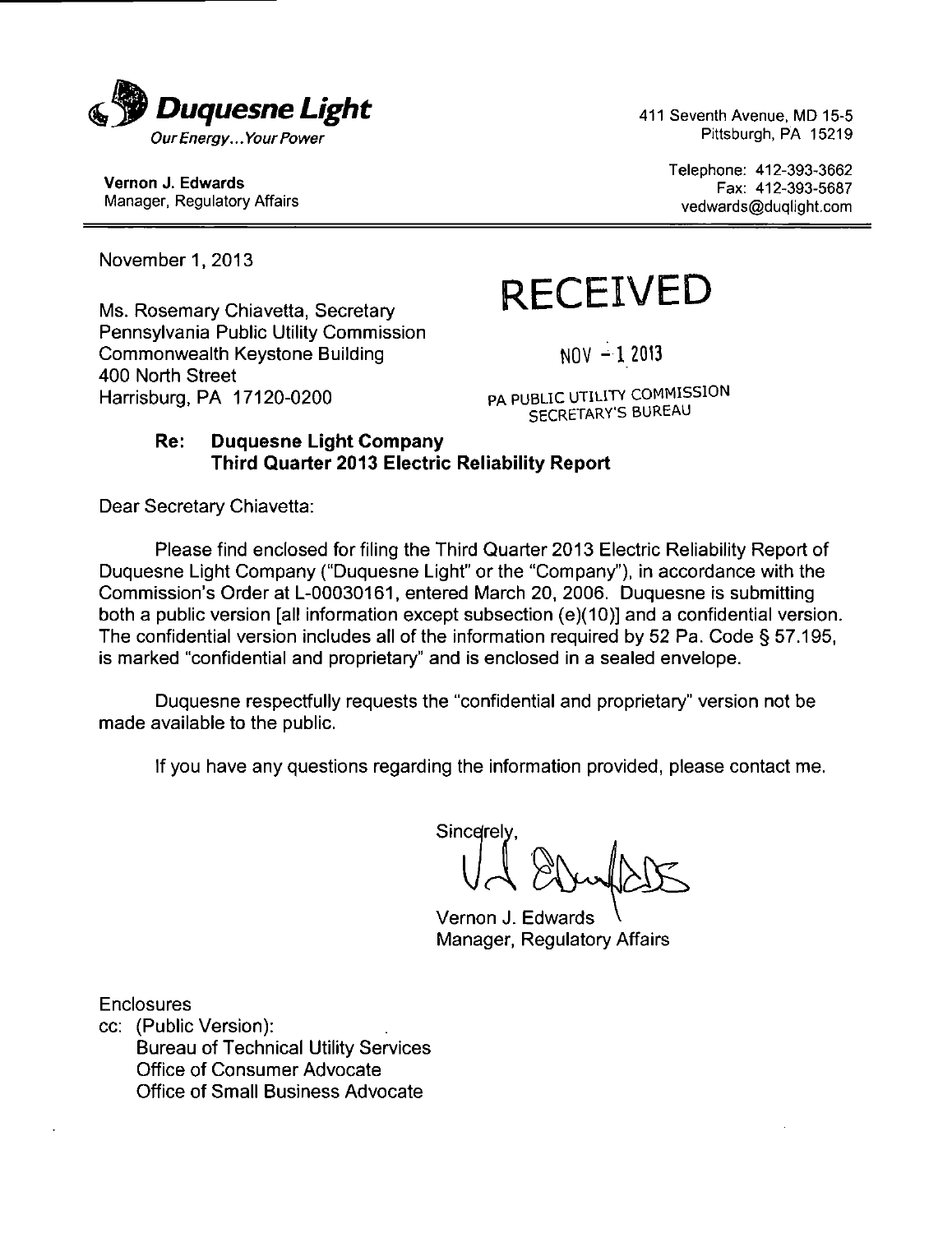



### $NOV = 12013$

PA PUBLIC UTILITY COMMISSION SECRETARY'S BUREAU

# *Duquesne Light Company 3 rd Quarter 2013 Electric Reliability Report to the*

*Pennsylvania Public Utility Commission* 

 $\ddot{\phantom{a}}$ 

 $\overline{\phantom{a}}$ 

November 1, 2013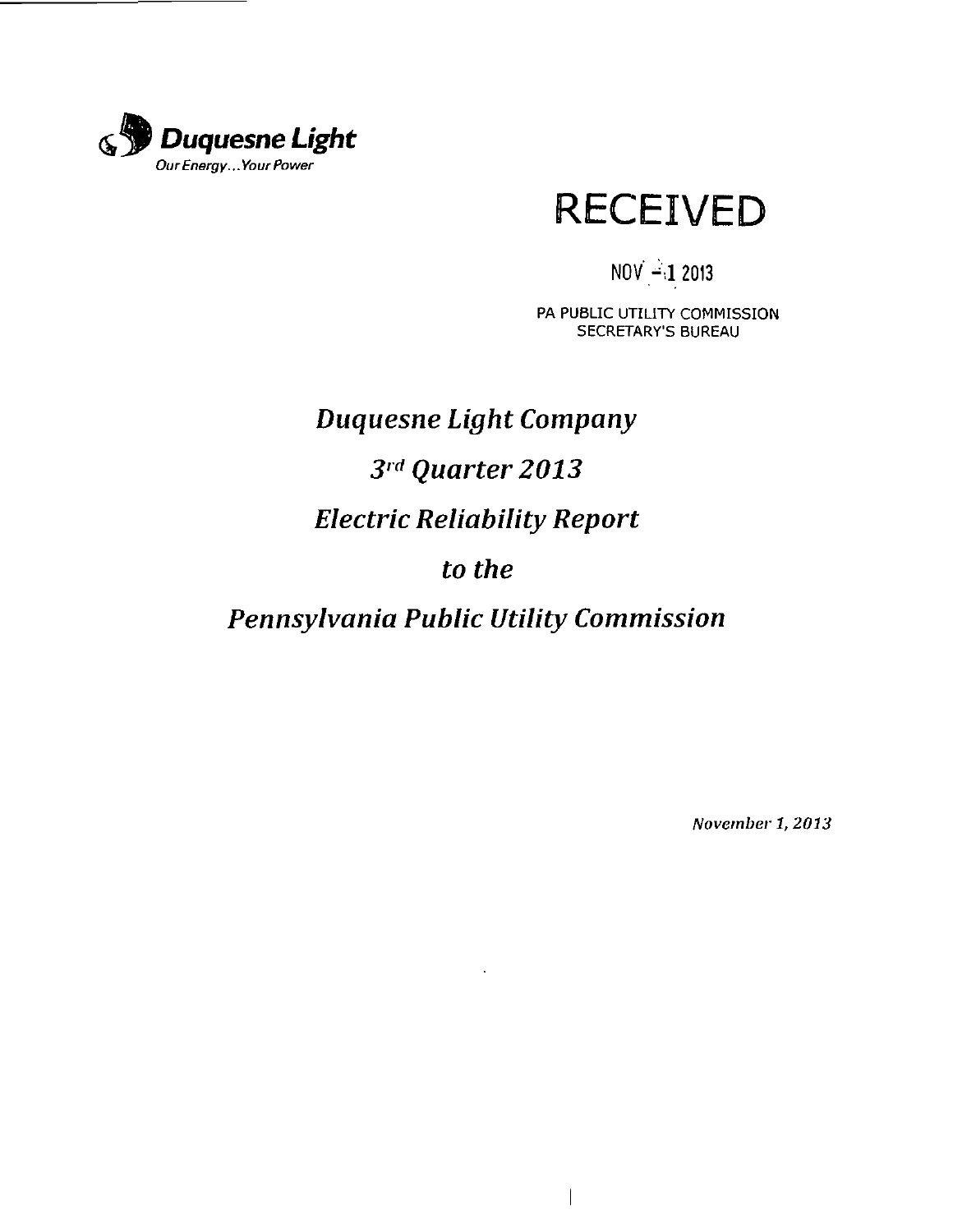#### **DUQUESNE UGHT COMPANY Third Quarter 2013 - Electric Reliability Report**

# **RECEIVED**

Filed November 1, 2013  $N0V - 12013$ 

PA PUBLIC UTILITY COMMISSION SECRETARY'S BUREAU

#### **57.195 Reporting Requirements**

#### **(d)(2) The name, title, telephone number and e-mail address of the persons who have knowledge of the matters, and can respond to inquiries.**

Ken Kallis - Manager, Asset Management (412) 393-8613, kkallis@duqlight.com

Vernon J. Edwards - Manager, Regulatory Affairs (412) 393-3662, vedwards@duqlight.com

#### **{e)(1) A description of each major event that occurred during the preceding quarter, including the time and duration of the event, the number of customers affected, the cause of the event and any modified procedures adopted in order to avoid or minimize the impact of similar events in the future.**

One PUC Major Event Exclusion - July 10, 2013.

Thunderstorms, heavy rains and winds gusting to 51 mph moved through our service areas in Allegheny and Beaver counties, causing significant damage to poles, conductors, transformers and other equipment. This event caused service interruptions to approximately 60,388 customers from a total of 589,900 customers, beginning July 10, 2013 at 0500 hours, with full customer restoration on July 13, 2013 at 1600 hours. There were no procedures significantly modified due to this being a result of a storm.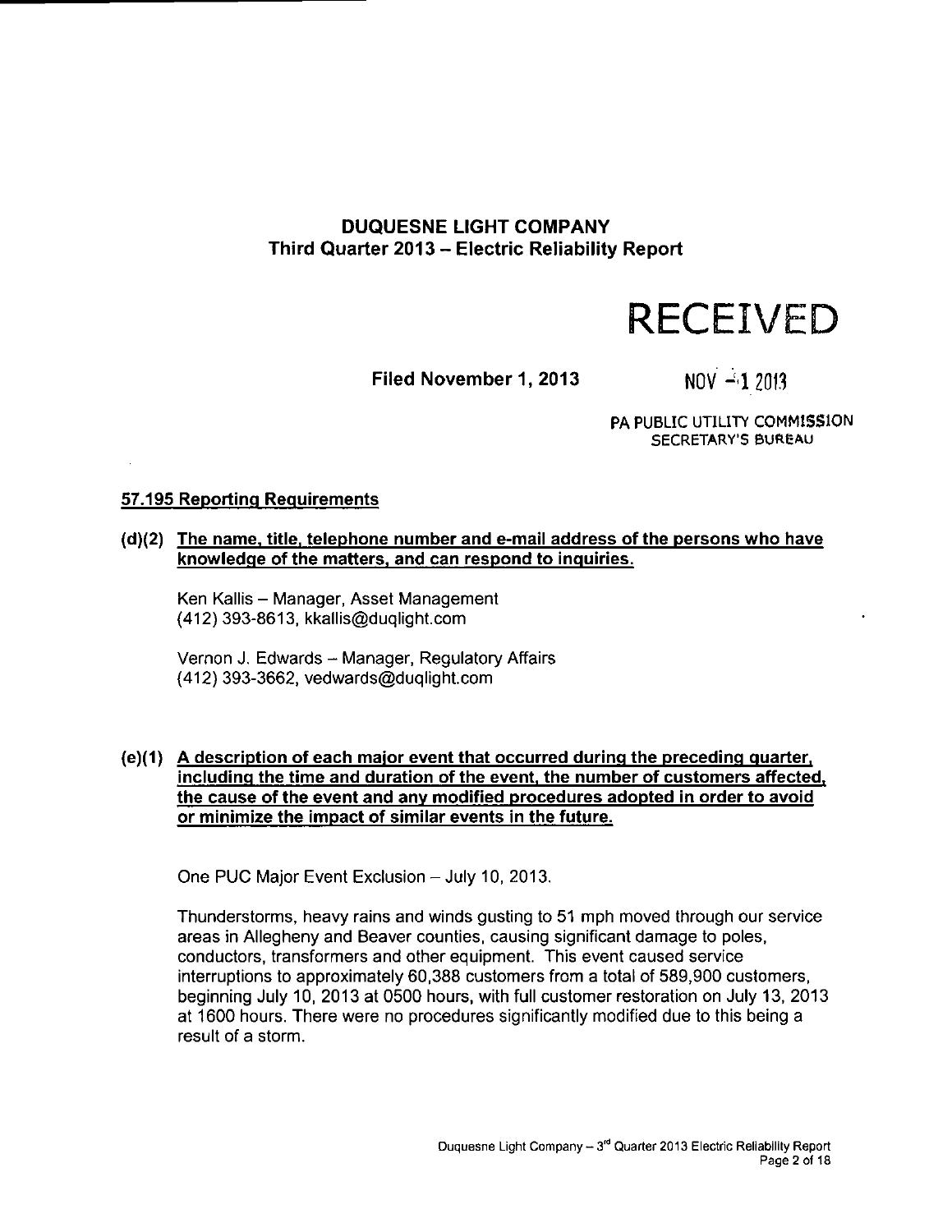**(e)(2) Rolling 12-month reliability index values (SAIFI, CAIDI. SAIDI, and if available, MAIFI) for the electric distribution company's service territory for the preceding quarter. The report shall include the data used in calculating the indices, namely the average number of customers served, the number of sustained customer interruptions, the number of customers affected, and the customer minutes of interruption. If MAIFI values are provided, the report shall also include the number of customer momentary interruptions.** 

#### **RELIABILITY BENCHMARKS AND STANDARDS Duquesne Light Company**

#### **System Performance Measures with Major Events Excluded**

| <b>Entire System</b>     |              |              |              |              |  |  |  |
|--------------------------|--------------|--------------|--------------|--------------|--|--|--|
|                          | <b>SAIDI</b> | <b>SAIFI</b> | <b>CAIDI</b> | <b>MAIFI</b> |  |  |  |
| <b>Benchmark</b>         | 126          | 1 17         | 108          | *            |  |  |  |
| <b>12 Month Standard</b> | 182          | 1.40         | 130          | *            |  |  |  |
| 2013 3Q (Rolling 12 mo)  | 75           | 0.61         | 122          | $\star$      |  |  |  |

**\* Sufficient information to calculate MAIFI is unavailable.** 

#### **Formulas used in calculating the indices**

| $SAIFI =$ | (Total KVA interrupted) - (KVA impact of major events) |
|-----------|--------------------------------------------------------|
|           | System Connected KVA                                   |

- SAIDI = (Total KVA-minutes interrupted) (KVA-minute impact of major events) System Connected KVA
- CAIDI = SAIDI/SAIFI

#### **Data used in calculating the indices**

| Total KVA Interrupted for the Period<br>(Excluding July 10, 2013 Major Event) | 4,377,452 KVA                                                  |                         |
|-------------------------------------------------------------------------------|----------------------------------------------------------------|-------------------------|
| Total KVA-Minutes Interrupted:<br>(Excluding July 10, 2013 Major Event)       |                                                                | 536,003,129 KVA-Minutes |
| System Connected Load as of 9/30/13:                                          | 7.107,650 KVA                                                  |                         |
| July 10, 2013 Major Event:                                                    | 724,661 KVA<br>(10% of System Load)<br>178,805,024 KVA-Minutes |                         |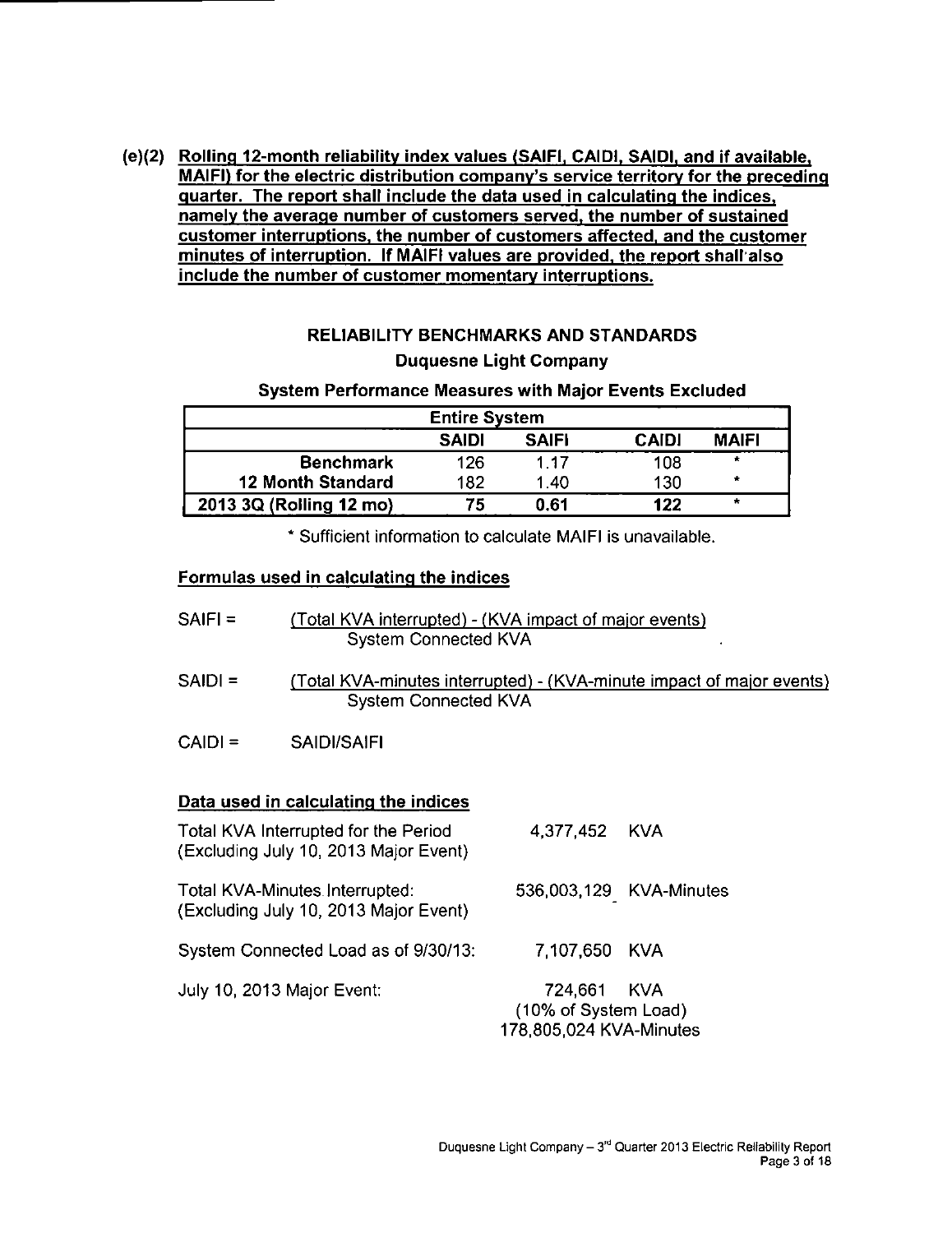#### **(e)(3) Rolling 12-month reliability index values (SAIFI. CAIDI, SAIDI. and if available, MAIFI) and other pertinent information such as customers served, number of interruptions, customer minutes interrupted, number of lockouts, and so forth, for the worst performing 5% of the circuits in the system. An explanation of how the electric distribution company defines its worst performing circuits shall be included.**

Circuits are evaluated based on a rolling twelve-month count of lockouts of protective devices (circuit breakers, sectionalizers and line reclosers). Circuits that experience four or more lockouts for a device in each quarterly rolling twelve-month period are identified and reported. Customer surveys show a significant drop in satisfaction when customers experience four or more interruptions in a year, and that threshold was therefore used as a basis for this evaluation method.

The list is ranked first by the number of lockouts, with a secondary sort based on the date of the most recent outage. This places a higher priority on circuits in each group experiencing problems more recently. Circuits that have not seen recent outages fall to a lower priority within the group, but remain on the list for monitoring.

Circuits that appear on the list for more than a year are targeted for remediation based on a review of outage records for root cause problems, field evaluations, and engineering analysis. Project scopes developed as a result of this analysis will be incorporated into the company's Work Plan for engineering, design and construction.

At the end of each quarter all circuits are reviewed to verify that past remediation efforts are working and to look for new reliability issues that may be developing. Serious new reliability problems are addressed immediately without waiting additional periods to collect information.

This analysis method provides for timely review of circuit performance by in-house staff and it adapts to the dynamic nature of Duquesne's distribution system. The threshold of four lockouts may produce a result greater or less than 5% of the total circuits in Duquesne's system. Reports will be issued on all circuits that violate the four-lockout threshold, even if the total is greater than 5% of the number of circuits on the system. If there are less than 5% of the circuits that violate the four-lockout threshold, then circuits with three lockouts that had the highest KVA-Minutes of outage time during the evaluation period will be added to get the list to 5% of the total circuits in the system.

See Attachment A for table of circuit reliability values and Service Centers associated with each circuit.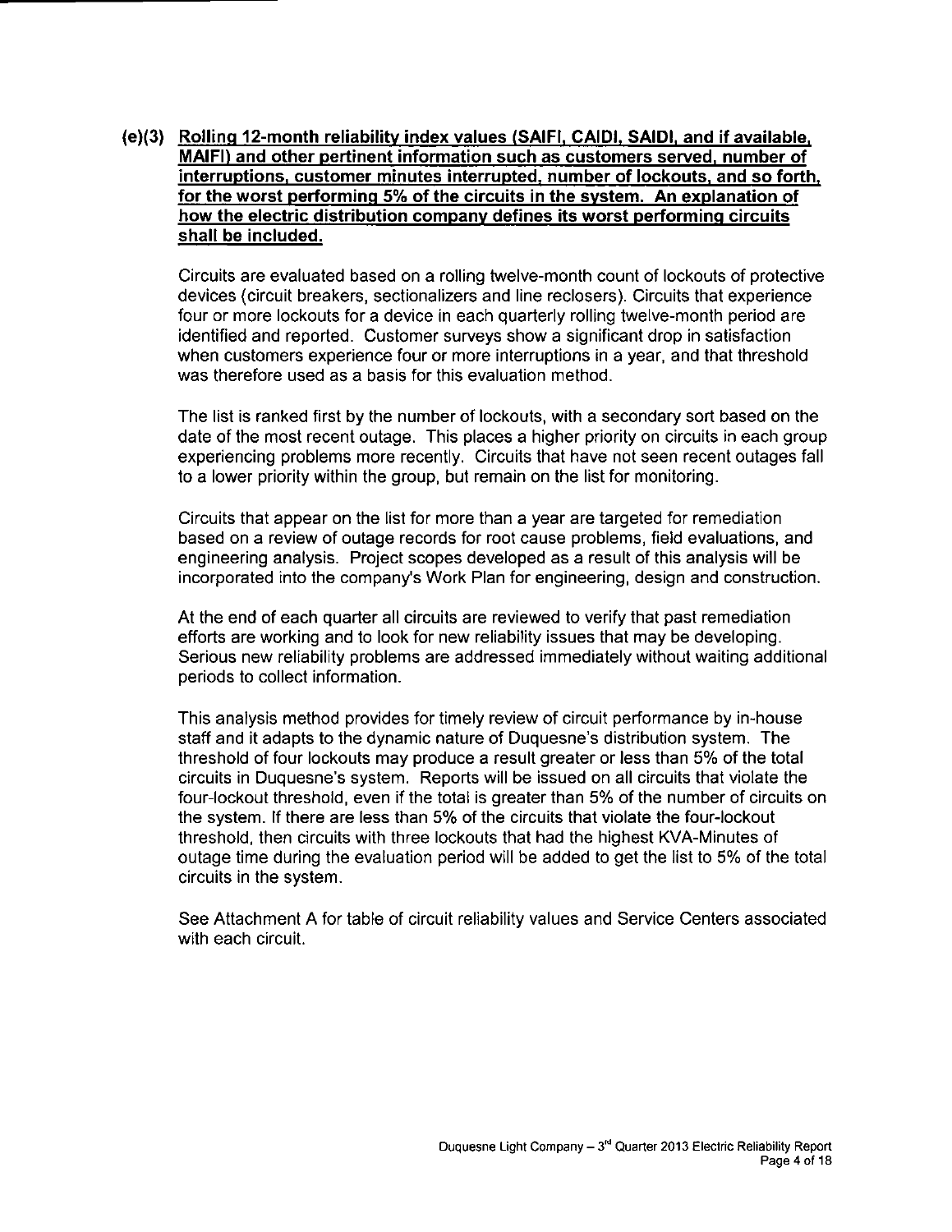#### **(e)(4) Specific remedial efforts taken and planned for the worst performing 5% of the circuits as identified in paragraph (3)**

| Rank           | Circuit | Name           | Service<br>Center    | <b>Remedial Actions Planned or Taken</b>                                                                                                                                                                                                                                                                                                                                                                                                                                                                                                                                                                                                                                                                                                                                                                                                                                                                    |
|----------------|---------|----------------|----------------------|-------------------------------------------------------------------------------------------------------------------------------------------------------------------------------------------------------------------------------------------------------------------------------------------------------------------------------------------------------------------------------------------------------------------------------------------------------------------------------------------------------------------------------------------------------------------------------------------------------------------------------------------------------------------------------------------------------------------------------------------------------------------------------------------------------------------------------------------------------------------------------------------------------------|
| 1              | 4279    | Squaw Run      | Edison               | Five of the seven outages on the Squaw Run circuit were caused by<br>breaker outages on the sub-transmission circuit (T23567) that runs<br>through and feeds Squaw Run Substation. These were caused by high<br>winds and storms. Asset Management has initiated a project to add a<br>23kV IntelliRupter on each side of Squaw Run Sub to provide automatic<br>restoration of the Sub-transmission feeds from either side of the station.<br>The first of these two IntelliRupters was already installed during the 2<br>QTR of 2013. The 2nd IntelliRupter will be installed during the 4th QTR<br>of 2013. This will alleviate future outages to Squaw Run SS due to sub-<br>transmission outages on either side of the substation.                                                                                                                                                                      |
| $\overline{c}$ | 4517    | Sandy<br>Creek | Penn<br><b>Hills</b> | Five of the six outages on the Sandy Creek circuit were caused by<br>breaker outages on the sub-transmission circuit (T22171) that runs<br>through and powers Sandy Creek Substation due to high winds and<br>storms. Duquesne's Asset Management Department is investigating<br>installation of remote controlled switches on the sub-transmission feeds<br>at Sandy Creek substation to provide remote service restoring<br>capability which will help prevent loss of supply outages to the<br>substation. In the meantime, Duquesne plans to temporarily install an<br>IntelliRupter on each of the sub-transmission feeds into the substation<br>until appropriate remote controlled switches can be located and<br>approved. This will prevent future outages to Sandy Creek SS due to<br>sub-transmission outages on either side of the substation. This work is<br>planned for the 1st QTR of 2014. |
| 3              | 23690   | B.I.           | Preble               | No new outages occurred on WA395 during the 2nd or 3rd QTRs of<br>2013. All previous outages were caused by tree related problems along<br>a heavily wooded corridor that became unstable and prone to<br>landslides which caused tree falls-ins. A developer has stabilized the<br>hillside in order to build homes at the top. This circuit has recently been<br>extended through this same corridor to relieve growing load in the West<br>View area beyond. To maintain and improve the reliability of the circuit<br>with its increased load, two new IntelliRupters were added and the<br>entire circuit's protection was upgraded to an all-Pulse-Reclosing<br>configuration which reduces fault current and limits the energy delivered<br>to an actual fault.                                                                                                                                      |

#### **Third Quarter 2013 Rolling 12 Month Circuit Data**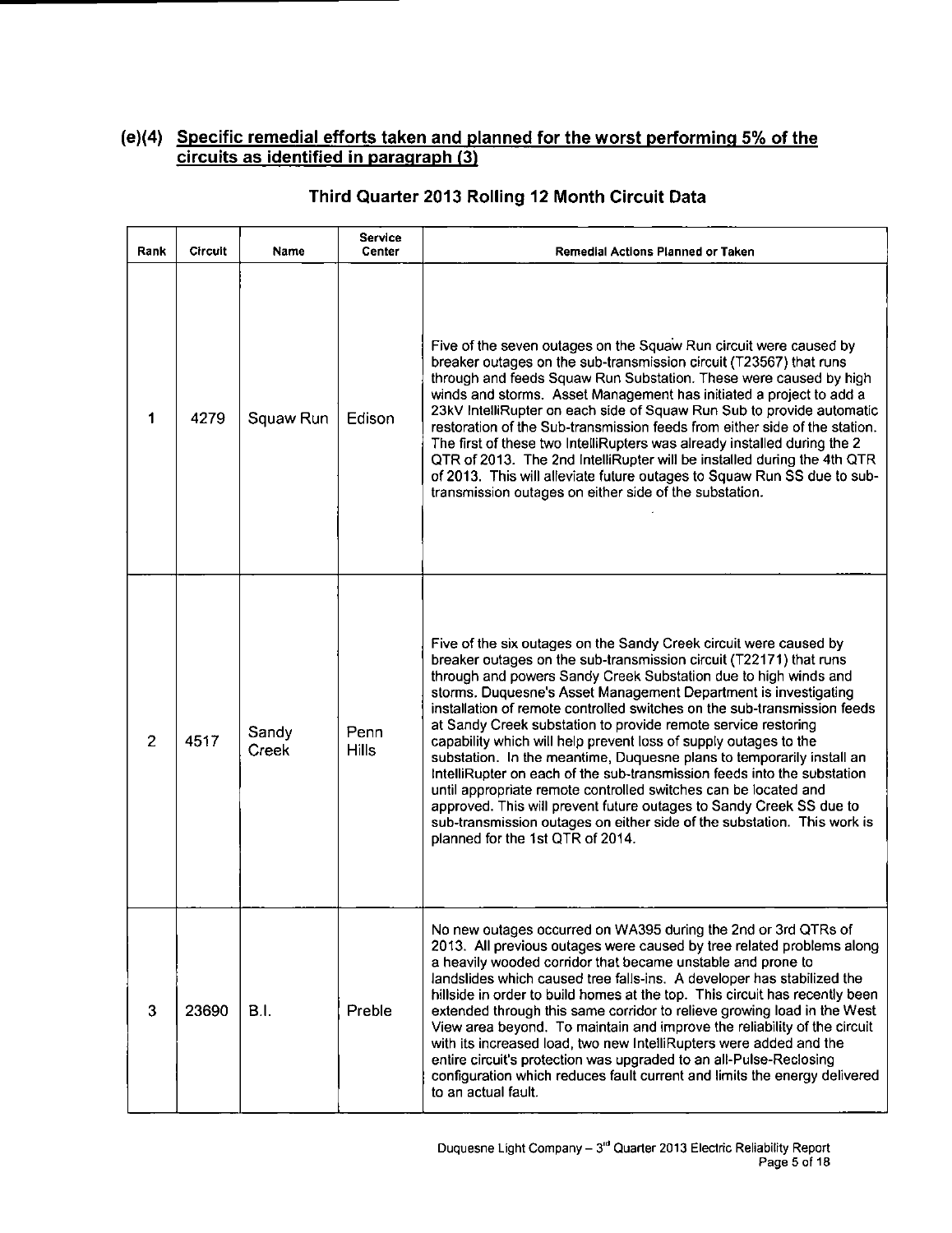| Rank           | <b>Circuit</b> | Name                       | Service<br>Center | Remedial Actions Planned or Taken                                                                                                                                                                                                                                                                                                                                                                                                                                                                                                                                                                                                                                                                                                                                    |
|----------------|----------------|----------------------------|-------------------|----------------------------------------------------------------------------------------------------------------------------------------------------------------------------------------------------------------------------------------------------------------------------------------------------------------------------------------------------------------------------------------------------------------------------------------------------------------------------------------------------------------------------------------------------------------------------------------------------------------------------------------------------------------------------------------------------------------------------------------------------------------------|
| 4              | 22869          | Midland-<br>Cooks<br>Ferry | Raccoon           | Only one C-phase outage occurred during the 3rd QTR on the R100-<br>131571 single-phase Recloser caused by a storm which affected a<br>small number of customers only. Past reliability issues on this circuit<br>generally affected the main feeder. These outages have been greatly<br>reduced over the last 4 Quarters providing significant reliability<br>improvement for the customers. The distribution portion of this circuit<br>now uses all IntelliRupters for 3-phase protection and are configured for<br>all Pulse-Reclosing operation. This reduces fault current and limits<br>energy delivered to the actual fault during reclose fault testing which<br>minimizes damage to the circuit resulting in faster restoration and better<br>reliability. |
| 5              | 23701          | North                      | Edison            | All 4 Breaker outages on this circuit occurred in 2013 during the third<br>quarter with no prior history of any reliability issues. Three of the<br>outages occurred during storms and a 4th outage restored with no<br>problem ever found. Since all the outages occurred near the<br>substation, the circuit feeder near the substation will be inspected<br>during the 4th QTR to identify and correct any potential problems.                                                                                                                                                                                                                                                                                                                                    |
| 6              | 4852           | Conway                     | Raccoon           | All 4 outages on the Conway Breaker occurred in 2013 with no prior<br>history of any reliability issues. Two of the outages were caused by<br>storms and two were tree related. Permanent repairs were made after<br>each outage and Vegetation Management will inspect this circuit during<br>the 4th QTR to identify any additional Vegetation Management issues<br>that need to be addressed.                                                                                                                                                                                                                                                                                                                                                                     |
| $\overline{7}$ | 23716          | <b>Pine Creek</b>          | Edison            | Each of the 4 Breaker outages on the Pine Creek circuit were caused<br>by unrelated problems (a vehicle accident, a broken insulator, a major<br>storm and no trouble found) No underlying reliability issues need to be<br>addressed on the circuit at this time but we will continue to monitor<br>performance closely.                                                                                                                                                                                                                                                                                                                                                                                                                                            |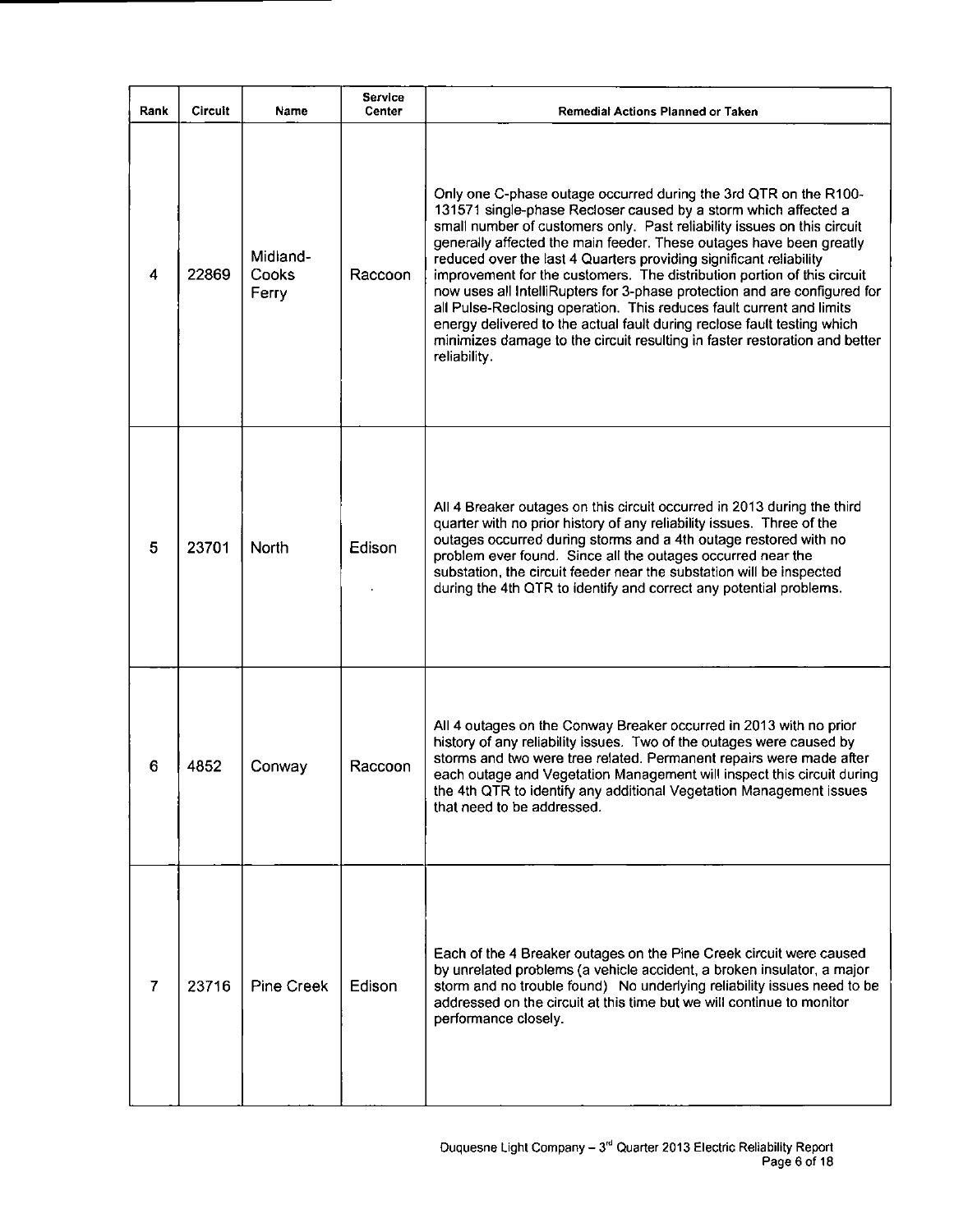| Rank | <b>Circuit</b> | <b>Name</b>      | <b>Service</b><br><b>Center</b> | <b>Remedial Actions Planned or Taken</b>                                                                                                                                                                                                                                                                                                                                                                                                                                            |
|------|----------------|------------------|---------------------------------|-------------------------------------------------------------------------------------------------------------------------------------------------------------------------------------------------------------------------------------------------------------------------------------------------------------------------------------------------------------------------------------------------------------------------------------------------------------------------------------|
| 8    | 23640          | Midland          | Raccoon                         | Two of the Breaker outages were caused by storms. A third was<br>caused by a tree fall in and the fourth occurred when primary burnt<br>down for an undetermined reason. Permanent repairs were made after<br>each of the four outages and Vegetation Management has investigated<br>the location that involved a tree failure. Pulse-Reclosers have been<br>installed on this circuit and it will be converted to All-Pulse-Reclosing<br>operation during the 4th Quarter of 2013. |
| 9    | 23862          | Wilson           | McKees-<br>port                 | Generally, Wilson Ckt D23862 has had good reliability, but during the<br>last 4 QTRs a number of storms hit the area especially hard causing the<br>four outages on EA663. During the 4th QTR of 2013, Duquesne's<br>Asset Management Department plans to upgrade firmware in the<br>automated devices on this circuit and convert it to an All-Pulse-<br>Reclosing circuit configuration. The circuit will be walked to look for<br>anything that might cause future outages.      |
| 10   | 23867          | Wildwood         | Edison                          | All 4 outages occurred in 2013 on a small section of the circuit fed by<br>4kV stepdown transformers through R100 single-phase Reclosers. The<br>outages were caused by unrelated events (failed insulator, a tree fall-in<br>and a storm). No cause was found for the 4th outage. At this time, no<br>additional action is required on this circuit but we will continue to<br>monitor its performance.                                                                            |
| 11   | 23950          | Wilkinsburg      | Penn<br><b>Hills</b>            | All 4 Breaker outages at Wilkinsburg occurred in June and July of 2013<br>with no prior history of any reliability problems. The first outage was a<br>bus differential caused by animal contact. The 2nd was a major storm.<br>The 3rd outage was caused by a tree fall in, and the 4th was a failure of<br>the D23950 Breaker itself. Permanent repairs were made following<br>each outage and no additional action is required at this time.                                     |
| 12   | 4423           | Spring<br>Garden | Preble                          | No new outages occurred on the Spring Garden Breaker during the 3rd<br>QTR of 2013. Overall, this circuit has had a history of good reliability<br>and the recent outages were the result of unrelated and unusual<br>conditions.                                                                                                                                                                                                                                                   |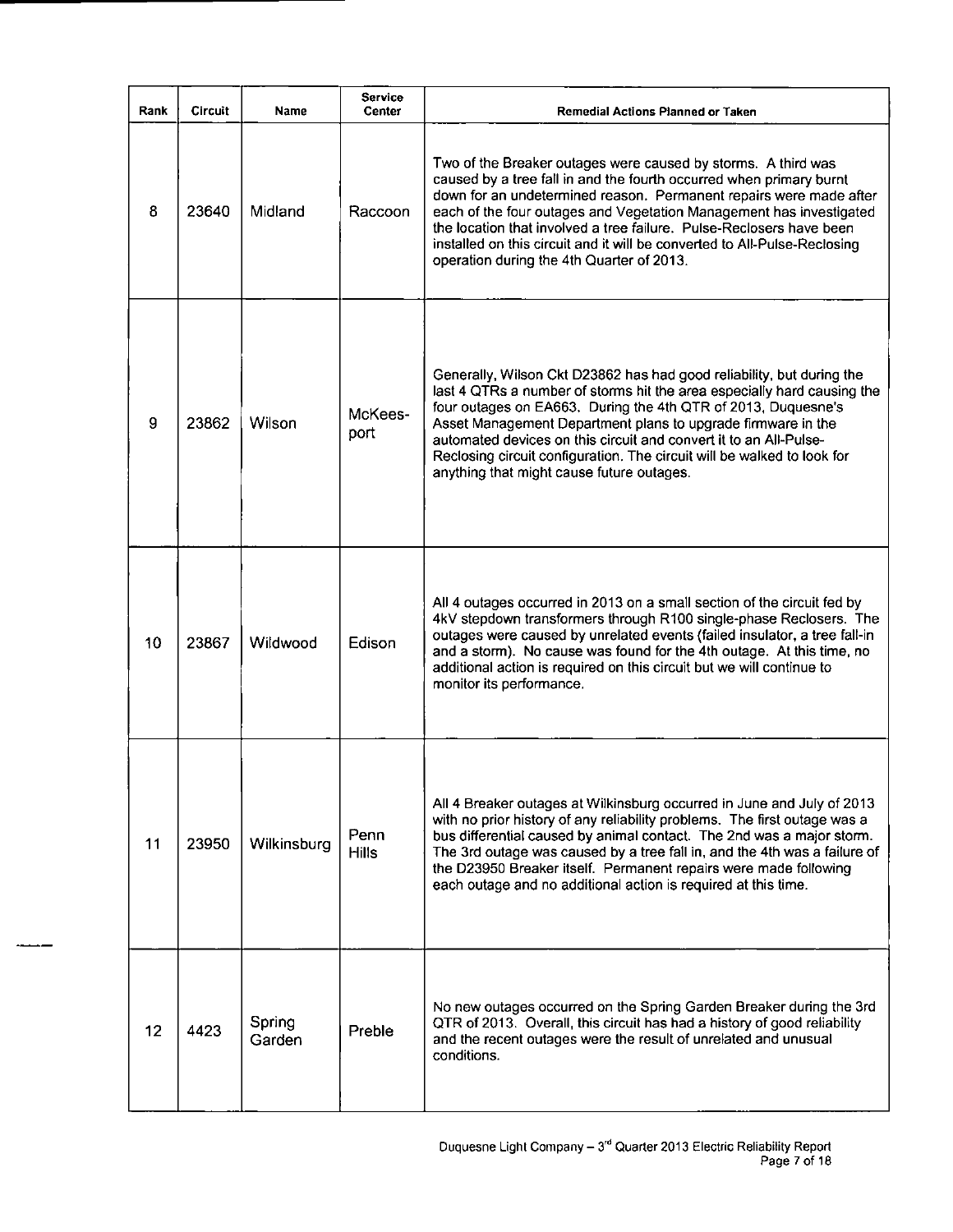| Rank | <b>Circuit</b> | Name      | Service<br>Center    | Remedial Actions Planned or Taken                                                                                                                                                                                                                                                                                                                                                                                                                                                                                                                                       |  |  |  |  |  |  |
|------|----------------|-----------|----------------------|-------------------------------------------------------------------------------------------------------------------------------------------------------------------------------------------------------------------------------------------------------------------------------------------------------------------------------------------------------------------------------------------------------------------------------------------------------------------------------------------------------------------------------------------------------------------------|--|--|--|--|--|--|
| 13   | 4135           | Eastwood  | Penn<br><b>Hills</b> | No new outages occurred during the 3rd QTR of 2013. All 4 previous<br>outages on the two Eastwood 4kV circuits were caused by breaker<br>outages on the sub-transmission circuits (T22174 & T22178) that power<br>Eastwood Substation. Duquesne's Asset Management Department has<br>completed its review and has selected to install IntelliRupter devices on<br>the sub-transmission feeds at Eastwood substation to provide remote                                                                                                                                   |  |  |  |  |  |  |
| 14   | 4136           | Eastwood  | Penn<br><b>Hills</b> | service restoring capability which will help prevent loss of supply<br>outages to the substation. Work is planned for 1 <sup>st</sup> QTR of 2014 to<br>temporarily install an IntelliRupter on each of the sub-transmission<br>feeds into the substation until appropriate remote controlled switches<br>can be installed, which will prevent future outages to Eastwood 4kV<br>Circuits due to sub-transmission outages on either side of the<br>substation.                                                                                                          |  |  |  |  |  |  |
| 15   | 4138           | Robinson  | Penn<br><b>Hills</b> | No new outages occurred during the 3rd QTR of 2013. All 4 previous<br>outages on the two Robinson 4kV circuits were caused by breaker<br>outages on the sub-transmission circuits (T22174 & T22178) that power<br>Robinson Substation causing a loss of supply to the substation and<br>both circuits. Duquesne's Asset Management Department has<br>completed its review and has selected to install remote controlled<br>switches on the sub-transmission feeds at Robinson substation to<br>provide remote service restoring capability which will help prevent loss |  |  |  |  |  |  |
| 16   | 4139           | Robinson  | Penn<br>Hills        | of supply outages to the substation. In the meantime, Duquesne will<br>temporarily install an IntelliRupter on each of the sub-transmission<br>feeds into the substation until appropriate remote controlled switches<br>can be located and approved. This will prevent future outages to<br>Robinson 4kV Circuits due to sub-transmission outages on either side<br>of the substation. This work is planned for the 1st QTR of 2014.                                                                                                                                   |  |  |  |  |  |  |
| 17   | 4154           | Long      | Penn<br><b>Hills</b> | All 4 previous outages on the two Long 4kV circuits were caused by<br>breaker outages on the sub-transmission circuit (T22174) that runs<br>through and powers Long Substation causing a loss of supply to the<br>substation and both circuits. Duquesne's Asset Management<br>Department has completed its review and has selected to install remote<br>controlled switches on the sub-transmission feeds at Long substation to<br>provide remote service restoring capability which will help prevent loss                                                            |  |  |  |  |  |  |
| 18   | 4155           | Long      | Penn<br><b>Hills</b> | of supply outages to the substation. Work is planned for the 1 <sup>st</sup> QTR of<br>2014 to temporarily install an IntelliRupter on each of the sub-<br>transmission feeders until the remote controlled switches can be<br>located and approved. This will enable operators to remotely isolate<br>sub-transmission problems to one side of Long SS only and prevent<br>future loss of supply outages on the Long 4kV Circuits.                                                                                                                                     |  |  |  |  |  |  |
| 19   | 4718           | Sheffield | Raccoon              | No new outages occurred on the Sheffield R100 4kV Recloser during<br>the 3rd QTR. All previous outage problems have been corrected and<br>VM issues resolved. We are continuing to monitor the circuit to verify<br>that no additional problems exist.                                                                                                                                                                                                                                                                                                                  |  |  |  |  |  |  |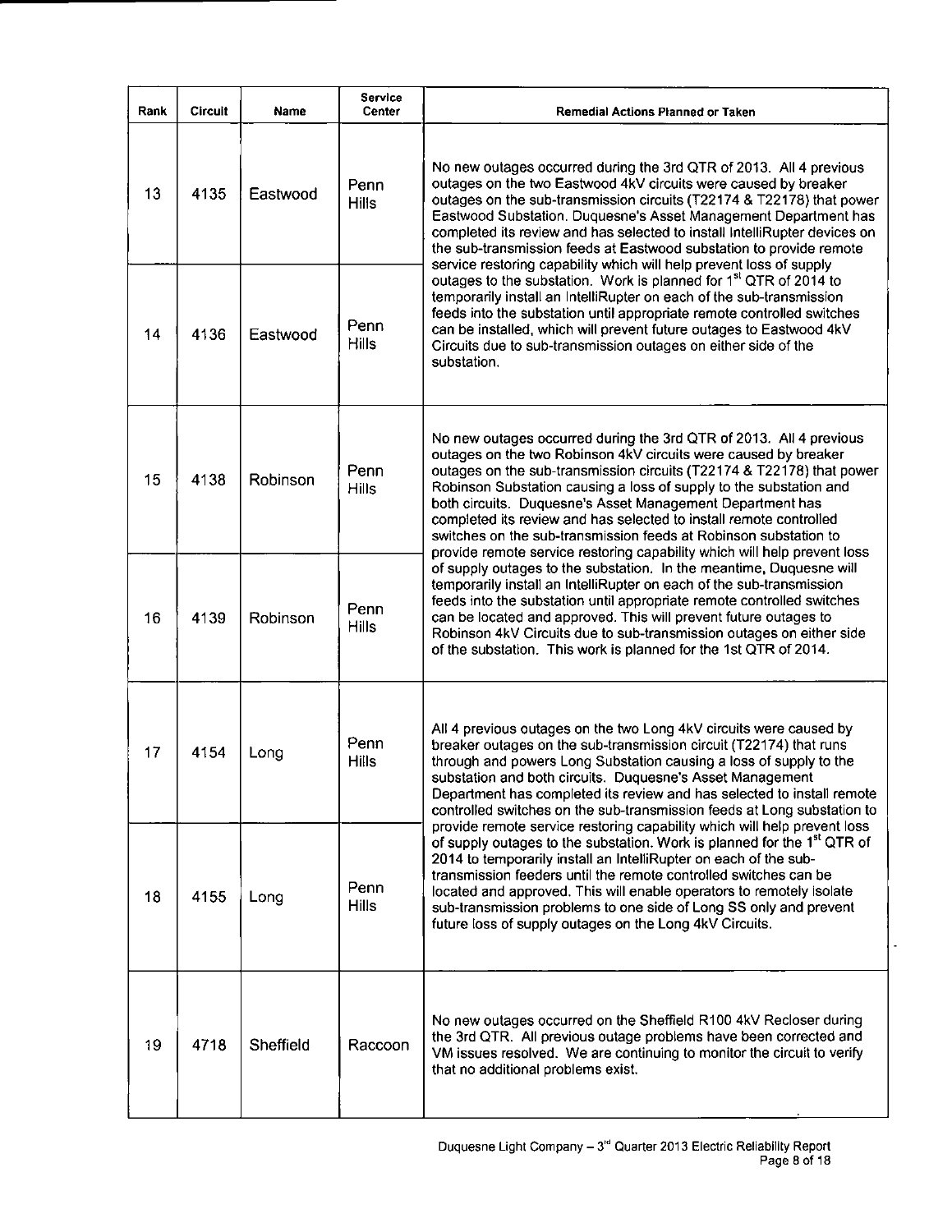| Rank | <b>Circuit</b> | Name       | <b>Service</b><br>Center | Remedial Actions Planned or Taken                                                                                                                                                                                            |
|------|----------------|------------|--------------------------|------------------------------------------------------------------------------------------------------------------------------------------------------------------------------------------------------------------------------|
| 20   | 23750          | Dravosburg | McKees-<br>port          | No new outages occurred on EA14 during the 3rd QTR of 2013 and<br>reliability has improved. We are continuing to monitor the circuit to<br>verify that that no additional problems exist.                                    |
| 21   | 23713          | Pine Creek | Edison                   | No new outages occurred during the 3rd QTR of 2013 and no<br>underlying reliability issues need to be addressed at this time. We are<br>continuing to monitor reliability closely because of previous reliability<br>issues. |

#### **(e)(5) A rolling 12-month breakdown and analysis of outage causes during the preceding quarter, including the number and percentage of service outages, the number of customers interrupted, and customer interruption minutes categorized bv outage cause such as equipment failure, animal contact, tree related, and so forth. Proposed solutions to identified service problems shall be reported.**

Proposed solutions to identified service problems are listed in Section (e)(4) above.

|                           |                |                   |              |                   | KVA-          |                   |
|---------------------------|----------------|-------------------|--------------|-------------------|---------------|-------------------|
|                           | NO. OF         | <b>OUTAGE</b>     | <b>KVA</b>   | <b>KVA</b>        | <b>MINUTE</b> | <b>KVA-MINUTE</b> |
| <b>CAUSE</b>              | <b>OUTAGES</b> | <b>PERCENTAGE</b> | <b>TOTAL</b> | <b>PERCENTAGE</b> | TOTAL         | PERCENTAGE        |
| <b>Storms</b>             | 501            | 19%               | 603,617      | 14%               | 117,564,452   | 22%               |
| Trees (Contact)           | 36             | 1%                | 30.377       | 1%                | 2.602.470     | 1%                |
| Trees (Falling)           | 685            | 25%               | 1,352,255    | 31%               | 176,925,517   | 33%               |
| <b>Equipment Failures</b> | 688            | <b>26%</b>        | .136.107     | 26%               | 134,236,154   | 25%               |
| Overloads                 | 181            | 7%                | 151.516      | 3%                | 15.565.844    | $3\%$             |
| Vehicles                  | 143            | 5%                | 358.284      | 8%                | 44,338,052    | 8%                |
| Other                     | 458            | 17%               | 745.296      | 17%               | 44.770.640    | 8%                |
| <b>TOTALS</b>             | 2,692          | 100%              | 4.377,452    | 100%              | 536.003.129   | 100%              |

#### October 1, 2012 through September 30, 2013 - One PUC Major Event Exclusion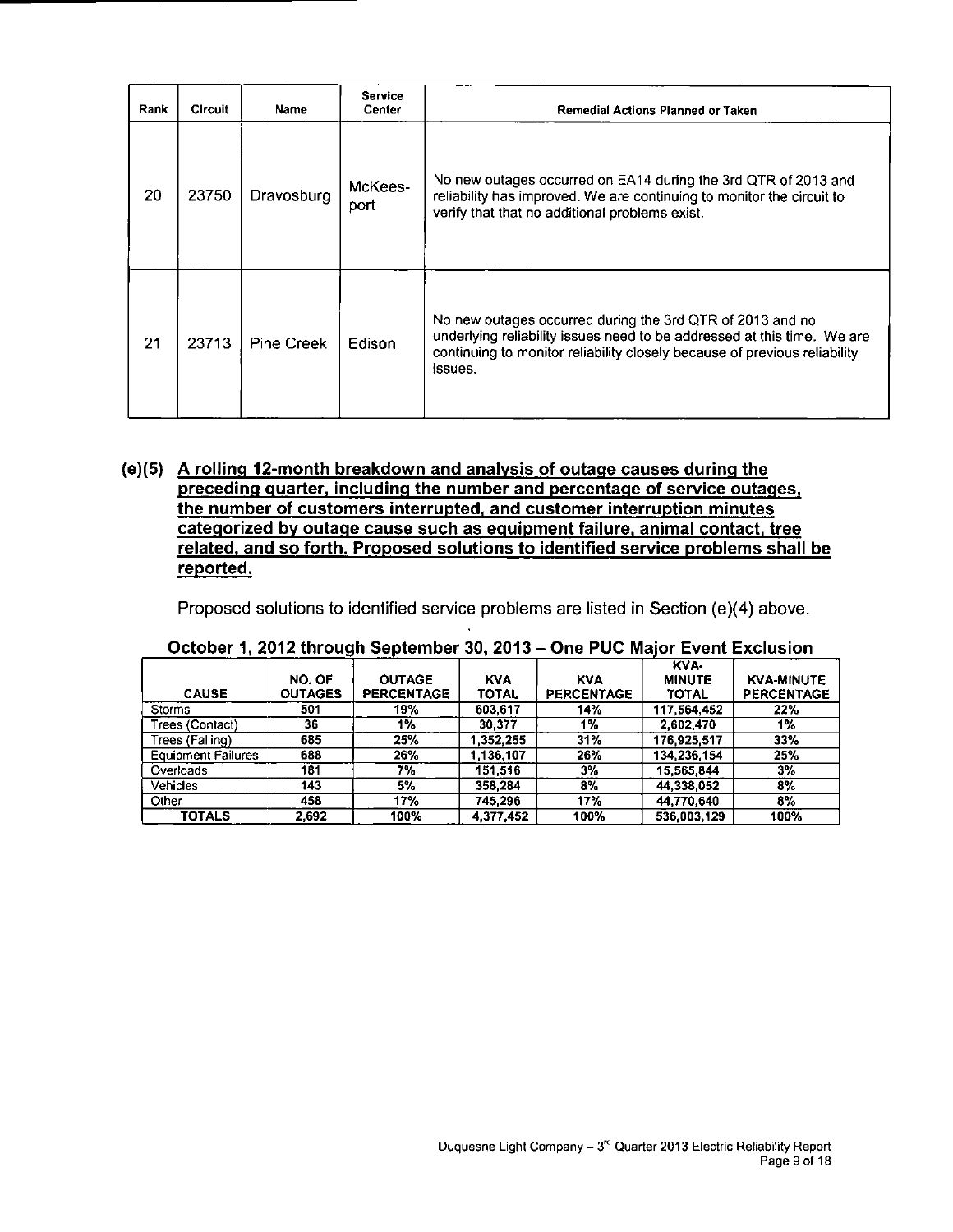#### **(e)(6) Quarterly and vear-to-date information on progress toward meeting transmission and distribution inspection and maintenance goals/ objectives.**

| 2013 Transmission and Distribution Goals and<br><b>Objectives</b> |                           |                          |                          |                     |                                        |                               |
|-------------------------------------------------------------------|---------------------------|--------------------------|--------------------------|---------------------|----------------------------------------|-------------------------------|
| Program<br>Project                                                | Unit of<br>Measurement    | Target<br>for<br>2013 3Q | Actual<br>for<br>2013 3Q | Percent<br>Complete | <b>Targets for</b><br><b>Year 2013</b> | <b>Actual YTD</b><br>for 2013 |
| <b>Communications Goals</b>                                       |                           |                          |                          |                     |                                        |                               |
| <b>Communication Battery Maintenance</b>                          | <b>Batteries</b>          | 24                       | 24                       | 100%                | 96                                     | 72                            |
| <b>Overhead Distribution Goals</b>                                |                           |                          |                          |                     |                                        |                               |
| Recloser Inspections                                              | Circuits                  | 33                       | 56                       | 170%                | 133                                    | 134                           |
| Pole Inspections                                                  | Poles                     | 6,633                    | 8,491                    | 128%                | 17,689                                 | 14,232                        |
| OH Line Inspections                                               | Circuits                  | 33                       | 56                       | 170%                | 133                                    | 134                           |
| OH Transformer Inspections                                        | Circuits                  | 33                       | 56                       | 170%                | 133                                    | 134                           |
| Padmount & Submersible Tfmr Insp                                  | <b>Circuits</b>           | 21                       | 1                        | 5%                  | 83                                     | 54                            |
| <b>Overhead Transmission Goals</b>                                | Number of                 |                          |                          |                     |                                        |                               |
| Tower Helicopter Inspections                                      | Towers                    | 0                        | 500                      | N/A                 | 500                                    | 500                           |
| <b>Tower Ground Detail Inspections</b>                            | Number of<br>Towers       | 125                      | 109                      | 87%                 | 300                                    | 109                           |
| <b>Substations Goals</b>                                          |                           |                          |                          |                     |                                        |                               |
| <b>Breaker Maintenance</b>                                        | <b>Breakers</b>           | 225                      | 225                      | 100%                | 855                                    | 637                           |
| <b>Transformer Maintenance</b>                                    | Transformers              | 7                        | 2                        | 29%                 | 71                                     | 71                            |
| <b>Station Battery Maintenance</b>                                | <b>Batteries</b>          | 240                      | 239                      | 100%                | 960                                    | 723                           |
| Station Relay Maintenance                                         | Relays                    | 400                      | 384                      | 96%                 | 1,578                                  | 1,354                         |
| Station Inspections                                               | Sites                     | 516                      | 516                      | 100%                | 2.064                                  | 1,548                         |
| <b>Underground Distribution Goals</b>                             |                           |                          |                          |                     |                                        |                               |
| Manhole Inspections                                               | Manholes                  | 70                       | 83                       | 119%                | 720                                    | 698                           |
| Network Vault Inspections                                         | <b>Ntwk Vault Sites</b>   | 75                       | 41                       | 55%                 | 270                                    | 270                           |
| Network Protector Inspections                                     | <b>Ntwk Protectors</b>    | 150                      | 71                       | 47%                 | 586                                    | 489                           |
| Network Transformer Inspections                                   | <b>Ntwk Tfmrs</b>         | 150                      | 71                       | 47%                 | 586                                    | 489                           |
| <b>Underground Transmission Goals</b>                             |                           |                          |                          |                     |                                        |                               |
| Pressurization and Cathodic<br>Protection Plant Inspection        | Work Packages             | 14                       | 26                       | 186%                | 52                                     | 52                            |
| <b>Vegetation Management Goals</b>                                |                           |                          |                          |                     |                                        |                               |
| Overhead Line Clearance                                           | Circuit Overhead<br>Miles | 340                      | 259                      | 76%                 | 1,300                                  | 825                           |
|                                                                   | <b>Total Units</b>        | 9,089                    | 11,210                   | 123%                | 28,109                                 | 22,525                        |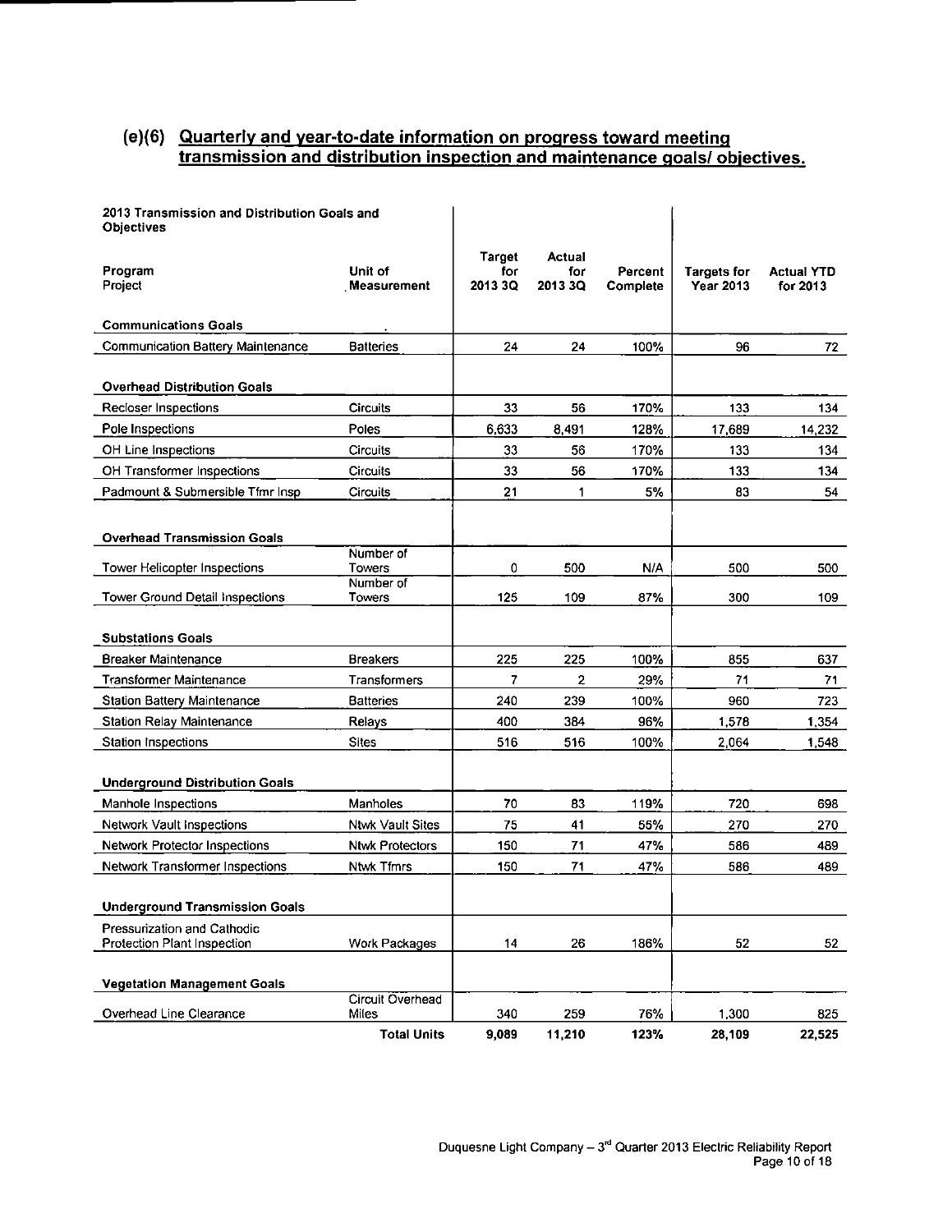#### **(e)(7) Quarterly and year-to-date information on budgeted versus actual transmission and distribution operation and maintenance expenditures in total and detailed**  by the EDC's own functional account code or FERC account code as available.

#### For the Three Months Ended September 30, 2013 (Quarter-to-date) Favorable/ (Unfavorable)

|                     | Customer<br>Care                                                         | External<br><b>Affairs</b> | Human<br>Resources | Operations/<br><b>Operation</b><br>Services | Technology | General<br>Corporate* | Total      |
|---------------------|--------------------------------------------------------------------------|----------------------------|--------------------|---------------------------------------------|------------|-----------------------|------------|
| <b>Total Actual</b> | 15.983.649                                                               | 1,738,491                  | 3.588.916          | 15,993,688                                  | 6,689,650  | 11,933,815            | 55,928,209 |
| <b>Total Budget</b> | 15.926.650                                                               | 2,919,018                  | 3.811.808          | 15,926,292                                  | 5,863,531  | 10,899,738            | 55,347,037 |
| Variance            | (56,999)                                                                 | 1,180,527                  | 222.892            | (67, 396)                                   | (826, 119) | (1,034,077)           | (581, 172) |
|                     | *Includes Einange, Office of Conoral Councel and Senier Management Coots |                            |                    |                                             |            |                       |            |

'Includes Finance, Office of General Counsel and Senior Management Costs

OScM overspend for the three months ended September 30, 2013 is due costs associated with the implementation of new customer care and billing system and the timing of other expenditures. These unfavorable variances are partially offset by the timing of certain transmission maintenance and vegetation management projects.

#### For the Six Months Ended September 30,2013 (Year-to-date) Favorable/ (Unfavorable)

|                     | Customer<br>Care | External<br><b>Affairs</b> | Human            | Operation       |            | General     |             |
|---------------------|------------------|----------------------------|------------------|-----------------|------------|-------------|-------------|
|                     |                  |                            |                  |                 |            |             |             |
|                     |                  |                            | <b>Resources</b> | <b>Services</b> | Technology | Corporate*  | Total       |
| <b>Total Actual</b> | 39,515,352       | 7.312.643                  | 10.572.226       | 44.486.476      | 18,072,340 | 38,251,685  | 158,210,722 |
| <b>Total Budget</b> | 42.652.872       | 8.658.148                  | 10.669.360       | 47,762,643      | 17,708,376 | 33,859,973  | 161,311,372 |
| Variance            | 3 137.520        | 1,345,505                  | 97.134           | 3,276,167       | (363, 964) | (4,391,712) | 3,100,650   |

Includes Finance, Office of General Counsel and Senior Management Costs

The year to date O&M underspend is due to the timing of expenditures. These favorable budget variances are partially offset by costs associated with the implementation of a new customer care and billing system.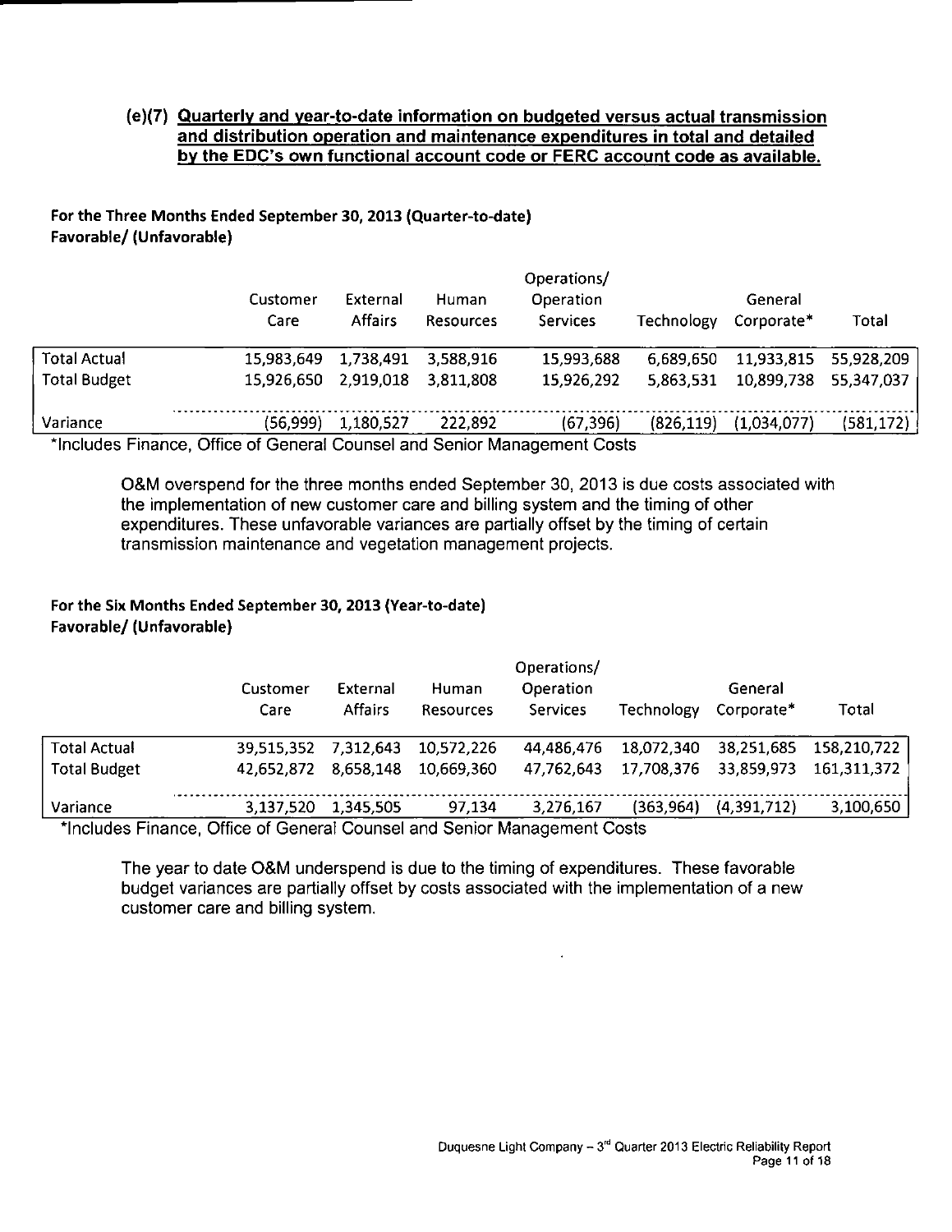#### **(e)(8) Quarterly and year-to-date information on budgeted versus actual transmission and distribution capital expenditures in total and detailed by the EDC's own functional account code or FERC account code as available.**

#### For the Three Months Ended September 30, 2013 (Quarter-to-date) Favorable/ (Unfavorable)

|                                                                          | Customer<br>Care | External<br>Human<br><b>Affairs</b><br><b>Resources</b> |           | Operations/<br><b>Operation Services</b> | Technology  | General<br>Corporate* |            |  |
|--------------------------------------------------------------------------|------------------|---------------------------------------------------------|-----------|------------------------------------------|-------------|-----------------------|------------|--|
| <b>Total Actual</b>                                                      | 1.098.513        | 2.608                                                   | 2.643.427 | 36,258,653                               | 13,106,525  | 8.723,608             | 61,833,334 |  |
| <b>Total Budget</b>                                                      | 1,311,512        | 0                                                       | 3,056,380 | 51.574.564                               | 7.157.407   | 6.947,362             | 70,047,225 |  |
|                                                                          |                  |                                                         |           |                                          |             |                       |            |  |
| Variance                                                                 | 212.999          | (2,608)                                                 | 412.953   | 15,315,911                               | (5,949,118) | (1,776,246)           | 8,213,891  |  |
| *Includes Finance, Office of General Counsel and Senior Management Costs |                  |                                                         |           |                                          |             |                       |            |  |

#### For the Six Months Ended September 30, 2013 (Year-to-date) Favorable/ (Unfavorable)

|                     | Customer<br>Care                                                                                       | External<br><b>Affairs</b> | Human<br>Resources | Operations/<br><b>Operation Services Technology</b> |                                    | General<br>Corporate* | Total                  |
|---------------------|--------------------------------------------------------------------------------------------------------|----------------------------|--------------------|-----------------------------------------------------|------------------------------------|-----------------------|------------------------|
| <b>Total Actual</b> | 2,194,995                                                                                              | 4.141                      | 7.518.540          | 102,611,091 31,207,340                              |                                    |                       | 28,500,826 172,036,933 |
| <b>Total Budget</b> | 2,133,866                                                                                              | 0                          | 8,377,807          | 147,043,356 27,987,559                              |                                    |                       | 21,209,232 206,751,820 |
| Variance            | (61, 129)<br>the children. Financial Officer of Operational Operational Operation Members of Operation | (4, 141)                   | 859.267            |                                                     | 44,432,265 (3,219,781) (7,291,594) |                       | 34,714,887             |

"Includes Finance, Office of General Counsel and Senior Management Costs

The year to date Capital underspend is due to the timing of spend related to a municipal road project, as well as, lower than historical costs associated with customer work, the timing of facilities upgrades, and the timing associated with several system improvement projects.

Duquesne Light Company's Transmission and Distribution Operating and Maintenance (e)(7) and Transmission and Distribution Capital (e)(8) Budgets and Expenditures consist of the following work elements:

o Restoration of Service costs includes expenses to restore service to customers during storm-related events, and restoration from outages caused by system and component equipment failures.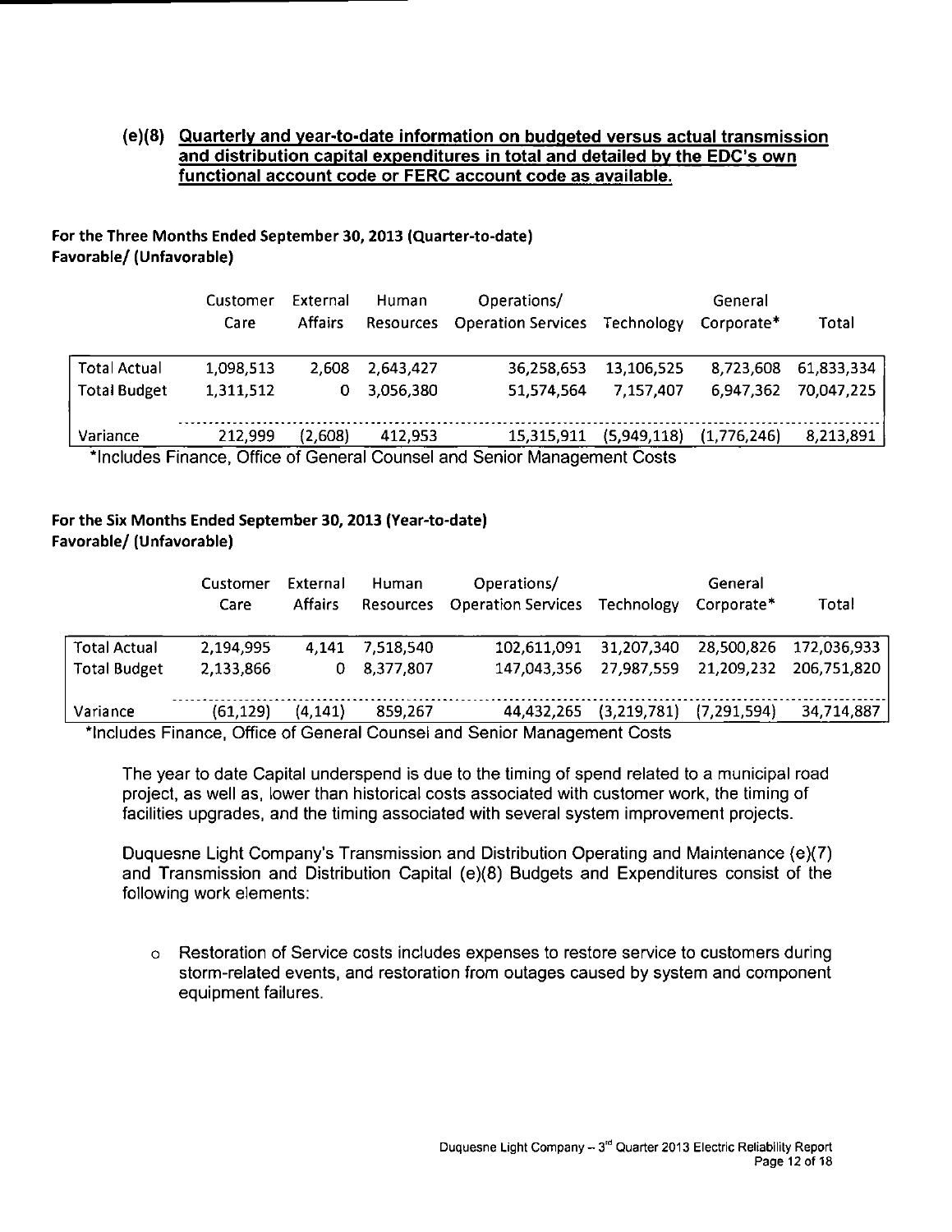- o Customer Commitment costs includes expenses to satisfy residential, commercial, industrial and governmental initiated work requests.
- o System Maintenance costs include expenses for programmed preventive and corrective maintenance work.
- o System Improvement costs include expenses incurred to provide load relief in growth areas identified through system assessment, as well as continued targeted replacement of systems and components based on maintenance findings and trended useful life.
- o Utility costs required to enhance and maintain systems and processes necessary in support of the utility operations including metering systems, technology development to satisfy hardware and system application needs, transmission and distribution planning, all revenue cycle processes and all Operations support and Administrative and General expenses.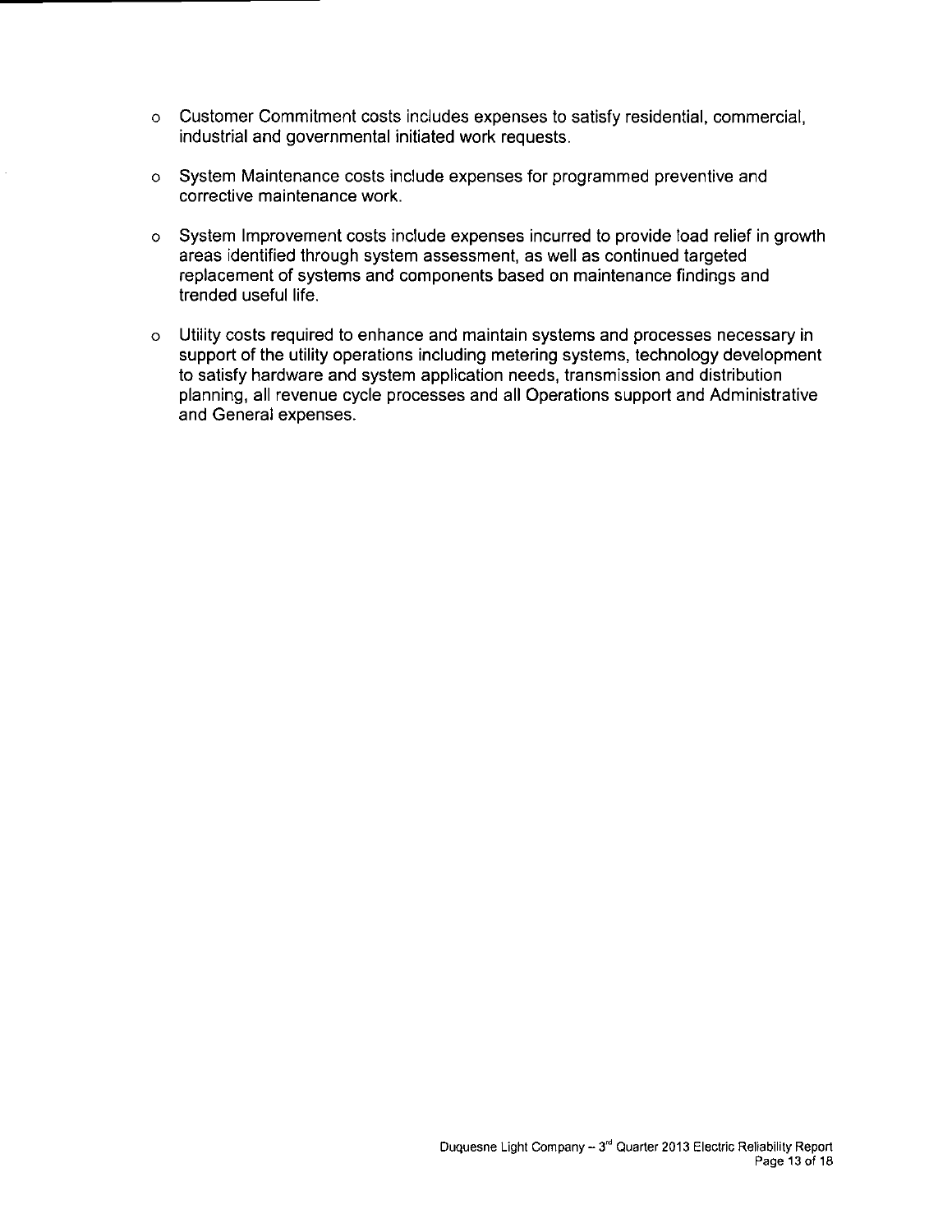#### **(e)(9) Dedicated staffing levels for transmission and distribution operation and**  maintenance at the end of the quarter, in total and by specific category (e.g. **linemen, technician, and electrician).**

| <b>Telecom</b>               | Electronic Technician             | 10                      |
|------------------------------|-----------------------------------|-------------------------|
|                              | Sr. Electronic Tech               | 10                      |
|                              | Telecom Splicer/Trouble           | $\overline{\mathbf{A}}$ |
|                              | <b>Test Table Tech</b>            | O                       |
|                              | <b>Total</b>                      | 24                      |
| <b>Substation</b>            | <b>Electrical Equipment Tech</b>  | 20                      |
|                              | Protection & Control Tech         | 26                      |
|                              | Sr. Elec. Equipment Tech          | $\mathbf{Q}$            |
|                              | <b>Total</b>                      | $\frac{55}{5}$          |
| Underground                  | Journey Apprentice                | $\overline{\mathbf{5}}$ |
|                              | Driver Helper ·                   | $\mathbf{0}$            |
|                              | <b>UG Inspector</b>               | 5                       |
|                              | Journey UG Splicer                | 17                      |
|                              | Sr. UG Splicer                    | $\overline{7}$          |
|                              | <b>UG Cable Tester/Installer</b>  | 6                       |
|                              | Sr. UG Mechanic                   | 3                       |
|                              | Network Operator                  | 9                       |
|                              | <b>Total</b>                      | 52                      |
| Overhead                     | Apprentice T&D                    | 53                      |
|                              | <b>Rigger Specialist</b>          | 5                       |
|                              | <b>Equipment Attendant</b>        | 1                       |
|                              | <b>Equipment Material Handler</b> | $\overline{4}$          |
|                              | Field Inspector                   | 4                       |
|                              | Journey Lineworker                | 84                      |
|                              | <b>Restricted HS Lineworker</b>   | 15                      |
|                              | <b>Rigger Crew Leader</b>         | 1                       |
|                              | <b>Service Crew Leader</b>        | $\overline{3}$          |
|                              | Shop Mechanic 2 Rigger            | $\mathbf{0}$            |
|                              | <b>Yard Group Leader</b>          | 4                       |
|                              | Sr. Lineworker                    | 54                      |
|                              | <b>Distribution Tech</b>          | 8                       |
|                              | <b>Total</b>                      | 236                     |
| <b>Street Light Changers</b> | <b>Total</b>                      | 6                       |
| <b>Mobile Worker</b>         | <b>Total</b>                      | 3                       |
|                              |                                   |                         |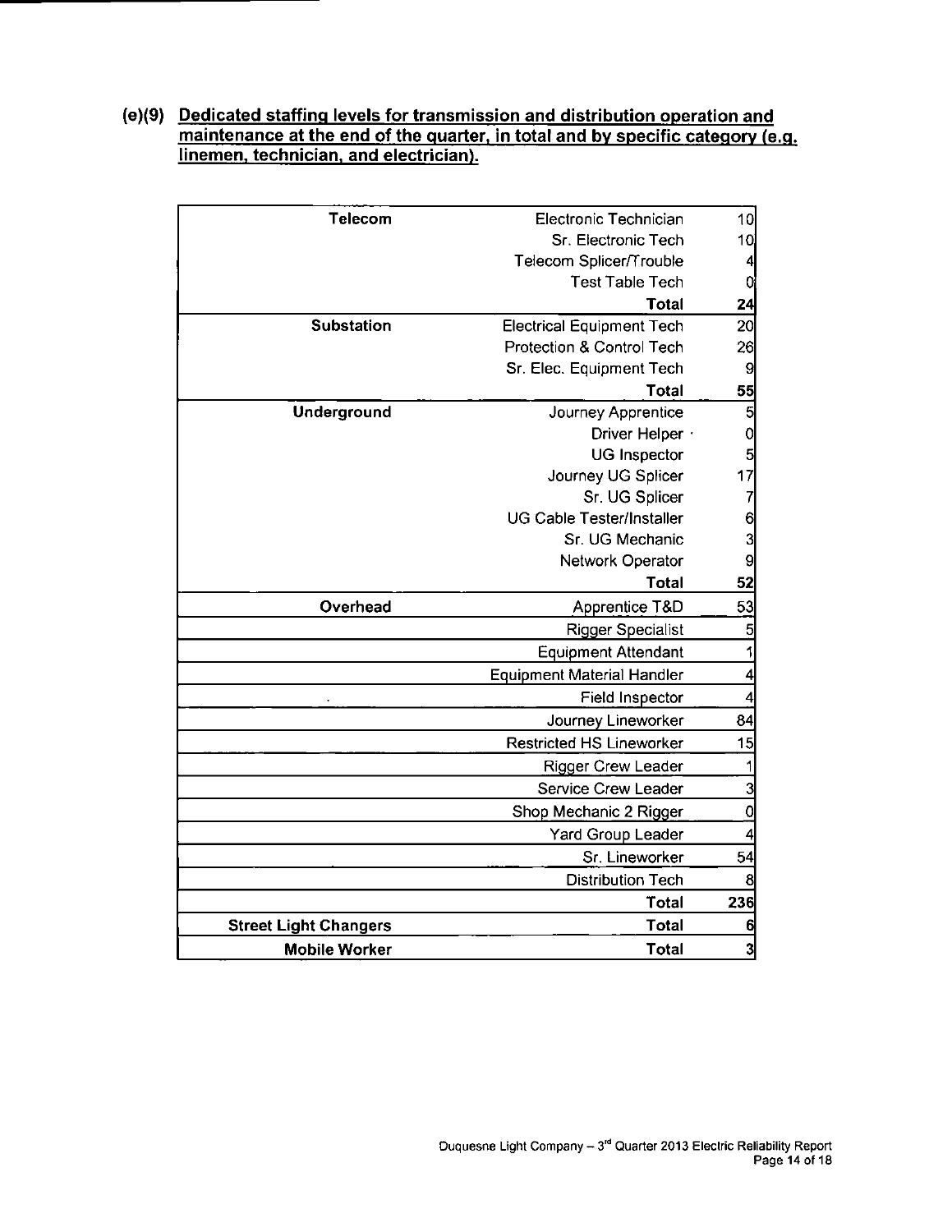#### **(e)(9) (Continued)**

| <b>Engineering</b>                       | <b>Drafter</b>               | 0                       |
|------------------------------------------|------------------------------|-------------------------|
|                                          | General Clerk - Grad         | 13                      |
|                                          | General Technician           | 0                       |
|                                          | <b>GIS Technician</b>        | 5                       |
|                                          | Head File Record Clerk       | 1                       |
|                                          | Survey Instrument            | 3                       |
|                                          | Right of Way Agent A         | 4                       |
|                                          | Sr. Technician               | 10                      |
|                                          | <b>T&amp;D Mobile Worker</b> | 7                       |
|                                          | <b>Technician A</b>          | $\overline{\mathbf{c}}$ |
|                                          | Technician B                 | 6                       |
|                                          | Technician C                 | 7                       |
|                                          | Test Technician, Mobile      | 6                       |
|                                          | Total                        | 64                      |
| <b>Service Center Technician</b>         | Sr. Technician               | 6                       |
|                                          | Technician                   | 1                       |
|                                          | Total                        | 7                       |
| <b>Traveling Operator/Troubleshooter</b> | Senior Operator              | 28                      |
|                                          | <b>Traveling Operator</b>    | 6                       |
|                                          | Troubleshooter 1/C           | 7                       |
|                                          | Troubleshooter               | 10                      |
|                                          | <b>Total</b>                 | 51                      |
| <b>Load Dispatcher</b>                   | Total                        | 12                      |
| <b>Meter Technician</b>                  | Meter Technician             | 3                       |
|                                          | Sr. Meter Technician         | 26                      |
|                                          | <b>Total</b>                 | 29                      |
| <b>Meter Reader</b>                      | <b>Total</b>                 | 13                      |
| <b>Customer Service Representatives</b>  | <b>Autodialing Operator</b>  | 9                       |
|                                          | <b>Customer Service Rep</b>  | 115                     |
|                                          | <b>Word Processing Clerk</b> | $\overline{3}$          |
|                                          | Sr. Customer Service         | 5                       |
|                                          | Telephone Switchboard        | $\bf{0}$                |
|                                          | <b>Total</b>                 | 132                     |
| Admin/Supervisory/Mgmt                   | <b>Total</b>                 | 405                     |
|                                          | <b>TOTAL</b>                 | 1,089                   |
|                                          |                              |                         |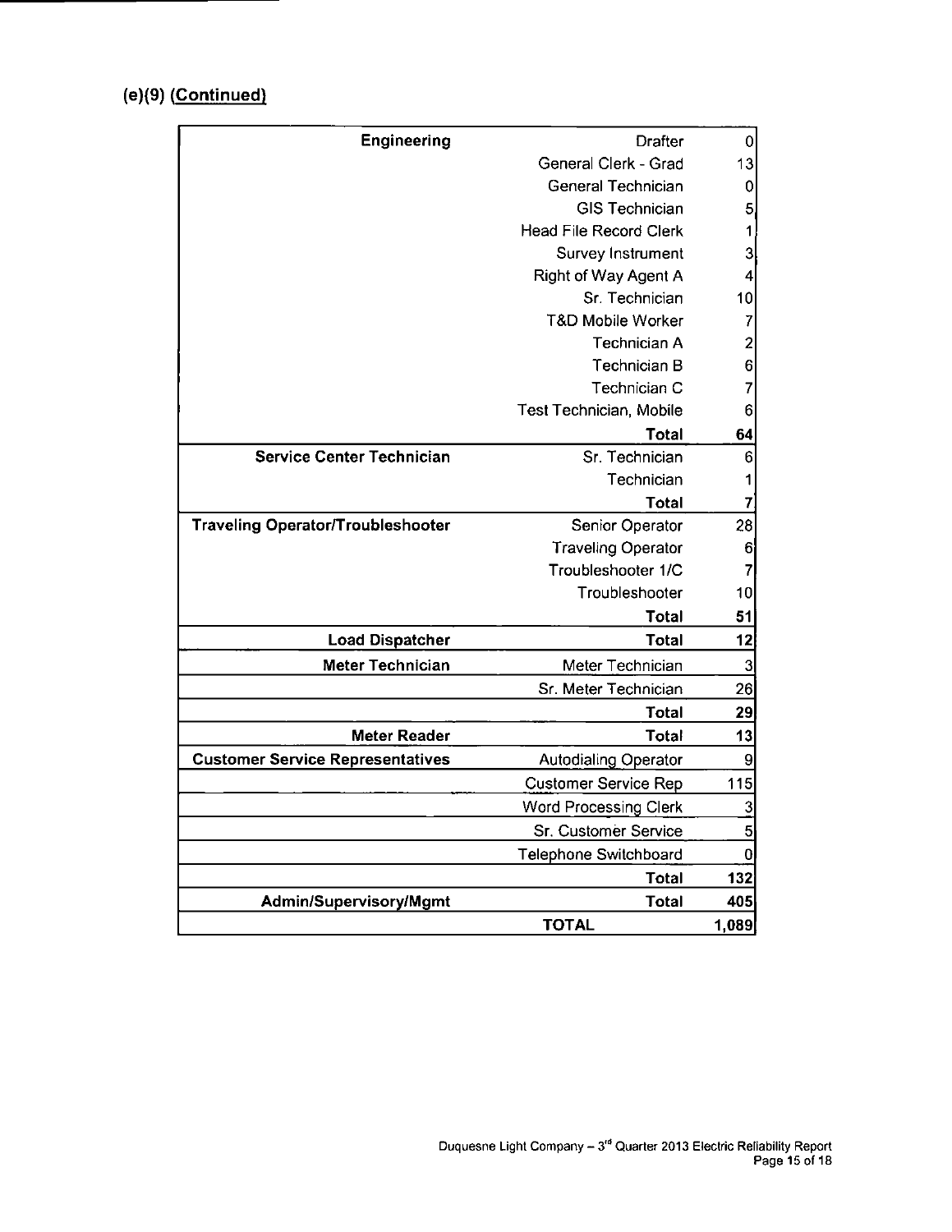#### **(e)(10) Quarterly and year-to-date information on contractor hours and dollars for transmission and distribution operation and maintenance.**

(Confidential information redacted)

#### **3rd Quarter 2013**

Contractor Dollars: Contractor Hours:

#### **YTD 2013**

Contractor Dollars: Contractor Hours:

**(e)(11) Monthly call-out acceptance rate for transmission and distribution maintenance workers presented in terms of both the percentage of accepted call-outs and the amount of time it takes the EDC to obtain the necessary personnel. A brief description of the EDC's call-out procedure should be included when appropriate.** 

| Call-Out Acceptance Rate – 3rd Quarter 2013 |                |                 |       |            |  |  |  |  |  |
|---------------------------------------------|----------------|-----------------|-------|------------|--|--|--|--|--|
| <b>Month</b>                                | <b>Accepts</b> | <b>Refusals</b> | Total | Percentage |  |  |  |  |  |
| July                                        | 234            | 366             | 600   | 39%        |  |  |  |  |  |
| August                                      |                | 149             | 220   | 32%        |  |  |  |  |  |
| September                                   | 98             | 116             | 214   | 46%        |  |  |  |  |  |

#### **Call-Out Acceptance Rate - 3rd ( Quarter 2013**

#### **Amount of Time it Takes to Obtain the Necessary Personnel - 3 rd Quarter 2013**

| <b>Month</b>     | <b>Total</b><br>Callout<br><b>Events</b> | <b>Necessary</b><br><b>Personnel</b><br><b>Accepting</b> | Average<br><b>Minutes:Seconds</b><br>per Callout Event | Average<br><b>Minutes:Seconds</b><br>per Individual called |
|------------------|------------------------------------------|----------------------------------------------------------|--------------------------------------------------------|------------------------------------------------------------|
| July             | 74                                       | 236                                                      | 5:36                                                   | 1:23                                                       |
| August           | 37                                       |                                                          | 6:29                                                   | 1:23                                                       |
| September        | 34                                       | 98                                                       | 3:15                                                   | 1:18                                                       |
| 3rd Quarter 2013 |                                          |                                                          |                                                        |                                                            |
| 2013 YTD         | 462                                      | 1,313                                                    | 4:20                                                   | 1:20                                                       |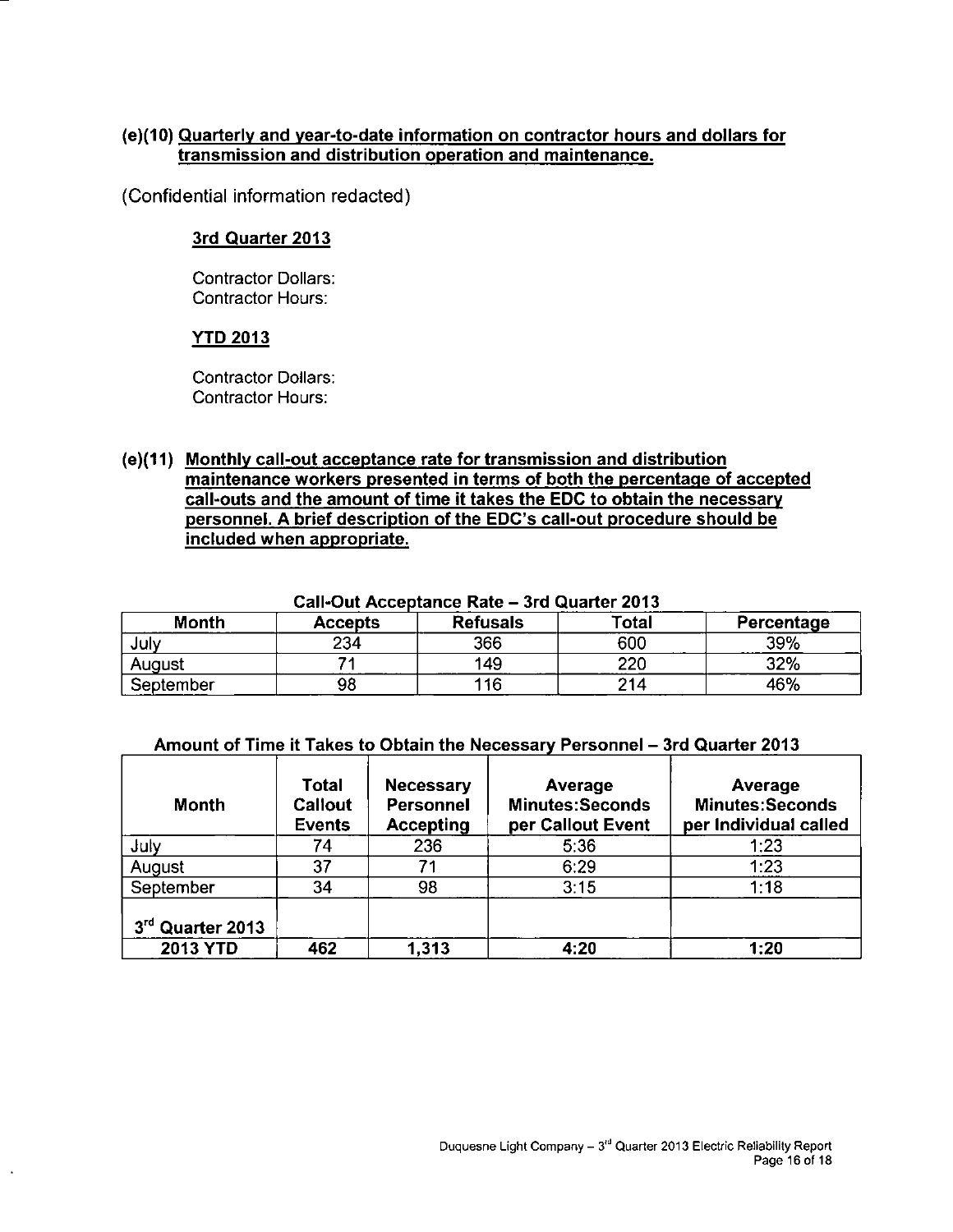## RECEIVEU

## ATTACHMENT A  $N0V - 12013$

PA PUBLIC UTILITY COMMISSION SECRETARY'S BUREAU

**(e)(3) Rolling 12-month reliability index values (SAIFI, CAIDI. SAIDI, and if available, MAIFI) and other pertinent information such as customers served, number of interruptions, customer minutes interrupted, number of lockouts, and so forth, for the worst performing 5% of the circuits in the system.** 

| <b>Circuit</b> | <b>Name</b>           | Service<br>Center | <b>Device</b>                | Lockouts       | <b>Circuit</b><br>Connected<br><b>KVA</b> | Last<br>Outage | <b>Total Ckt</b><br><b>KVA-Minutes</b> | <b>Total Ckt</b><br><b>KVA</b><br><b>Interrupted</b> | <b>SAIDI</b> | <b>SAIFI</b> | <b>CAIDI</b> |
|----------------|-----------------------|-------------------|------------------------------|----------------|-------------------------------------------|----------------|----------------------------------------|------------------------------------------------------|--------------|--------------|--------------|
| 4279           | Squaw Run             | Edison            | <b>BKR</b>                   | $\overline{7}$ | 3,767                                     | 07/10/13       | 3,163,813                              | 18.481                                               | 840          | 4.91         | 171          |
| 4517           | Sandy<br>Creek        | Penn Hills        | <b>BKR</b>                   | 6              | 6,195                                     | 09/09/13       | 7,330,215                              | 45,595                                               | 1,183        | 7.36         | 161          |
| 23690          | <b>B.I.</b>           | Preble            | <b>WA395</b>                 | 5              | 22,182                                    | 03/27/13       | 3,925,407                              | 43.106                                               | 177          | 1.94         | 91           |
| 22869          | Midland-<br>Cooks Fry | Raccoon           | R100-<br>131571              | 4              | 37,666                                    | 7/19/13        | 21,629,333                             | 111,810                                              | 574          | 2.97         | 193          |
| 23701          | North                 | Edison            | <b>BKR</b>                   | 4              | 16,740                                    | 09/12/13       | 7,348,846                              | 34 516                                               | 439          | 2.06         | 213          |
| 4852           | Conway                | Raccoon           | <b>BKR</b>                   | 4              | 1,754                                     | 09/12/13       | 1,191,364                              | 9,297                                                | 679          | 5.30         | 128          |
| 23716          | <b>Pine Creek</b>     | Edison            | <b>BKR</b>                   | 4              | 30,534                                    | 09/10/13       | 5,942,757                              | 43,850                                               | 195          | 1.44         | 136          |
| 23640          | Midland               | Raccoon           | <b>BKR</b>                   | 5              | 27,835                                    | 08/18/13       | 8,188,331                              | 66,079                                               | 294          | 2.37         | 124          |
| 23862          | Wilson                | McKeesport        | EA663                        | 4              | 33.843                                    | 07/17/13       | 12,964,318                             | 58,988                                               | 383          | 1.74         | 220          |
| 23867          | Wildwood              | Edison            | R <sub>100</sub> -<br>134629 | 4              | 27,955                                    | 07/16/13       | 9,243,885                              | 34,888                                               | 331          | 1.25         | 265          |
| 23950          | Wilkinsburg           | Penn Hills        | <b>BKR</b>                   | 4              | 16.022                                    | 07/16/13       | 8,268,536                              | 109,494                                              | 516          | 6.83         | 76           |
| 4423           | Spring<br>Garden      | Preble            | <b>BKR</b>                   | 4              | 3,482                                     | 06/28/13       | 2,951,176                              | 20,063                                               | 848          | 5.76         | 147          |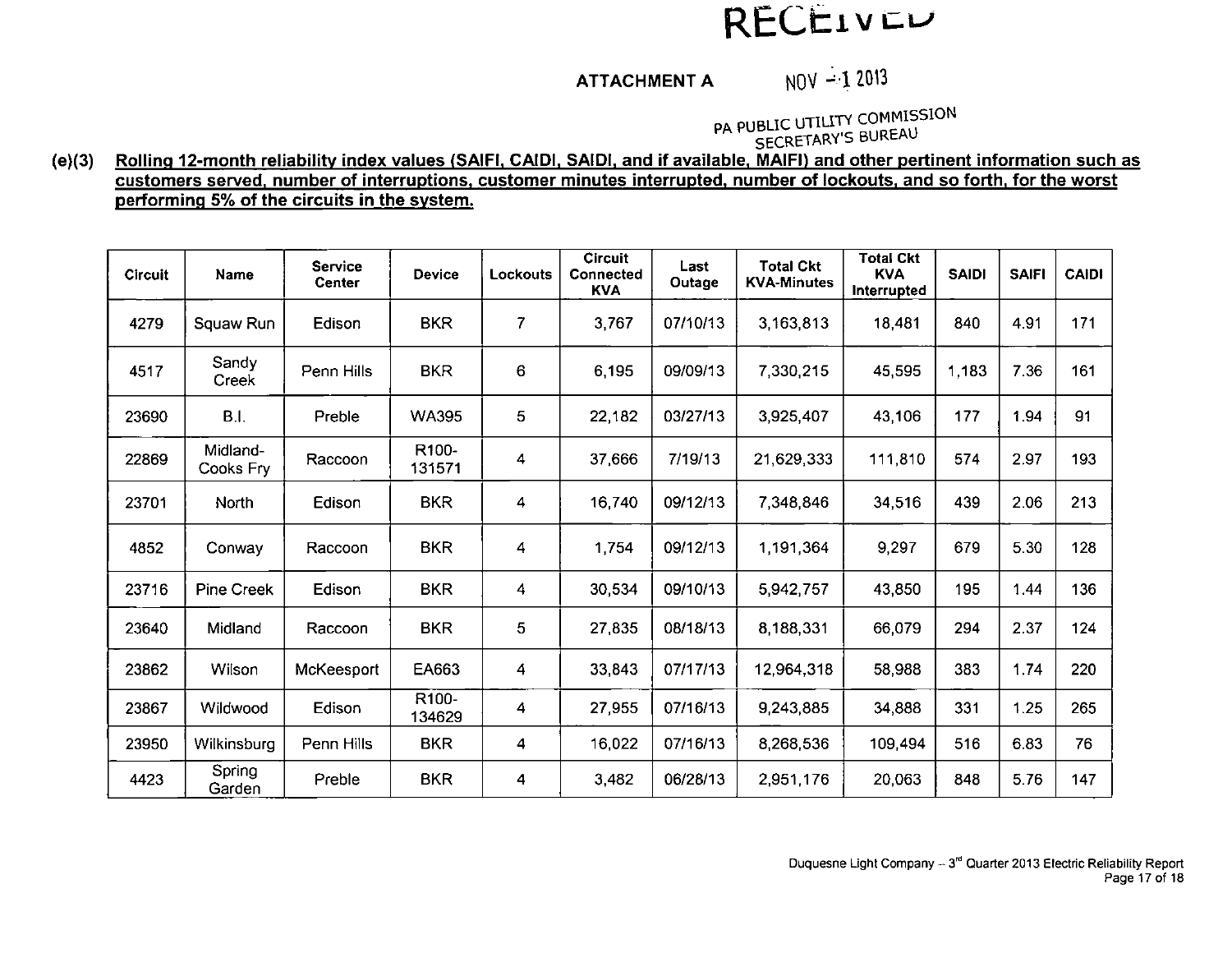| <b>Circuit</b> | Name              | Service<br><b>Center</b> | <b>Device</b>                | Lockouts | <b>Circuit</b><br><b>Connected</b><br><b>KVA</b> | Last<br>Outage | <b>Total Ckt</b><br><b>KVA-Minutes</b> | <b>Total Ckt</b><br>KVA<br>Interrupted | <b>SAIDI</b> | <b>SAIFI</b> | <b>CAIDI</b> |
|----------------|-------------------|--------------------------|------------------------------|----------|--------------------------------------------------|----------------|----------------------------------------|----------------------------------------|--------------|--------------|--------------|
| 4135           | Eastwood          | Penn Hills               | <b>BKR</b>                   | 4        | 2,293                                            | 06/25/13       | 714,962                                | 10,334                                 | 312          | 4.51         | 69           |
| 4136           | Eastwood          | Penn Hills               | <b>BKR</b>                   | 4        | 3,697                                            | 06/25/13       | 2,011,678                              | 23,425                                 | 544          | 6.34         | 86           |
| 4138           | Robinson          | Penn Hills               | <b>BKR</b>                   | 4        | 1,062                                            | 06/25/13       | 213,462                                | 3,186                                  | 201          | 3.00         | 67           |
| 4139           | Robinson          | Penn Hills               | <b>BKR</b>                   | 4        | 1,672                                            | 06/25/13       | 336,072                                | 5,016                                  | 201          | 3.00         | 67           |
| 4154           | Long              | Penn Hills               | <b>BKR</b>                   | 4        | 4,257                                            | 07/16/13       | 4,785,441                              | 17,046                                 | 1,124        | 4.00         | 281          |
| 4155           | Long              | Penn Hills               | <b>BKR</b>                   | 4        | 3,941                                            | 07/16/13       | 8,715,755                              | 17,223                                 | 2,212        | 4.37         | 506          |
| 4718           | Sheffield         | Raccoon                  | R <sub>100</sub> -<br>185330 | 4        | 5,198                                            | 04/24/13       | 377,706                                | 8,310                                  | 73           | 1.60         | 45           |
| 23750          | Dravosburg        | McKeesport               | <b>EA14</b>                  | 3        | 34,751                                           | 05/07/13       | 2,731,626                              | 24,742                                 | 79           | 0.71         | 110          |
| 23713          | <b>Pine Creek</b> | Edison                   | WA1004                       | 3        | 27,660                                           | 04/10/13       | 11,796,199                             | 73,607                                 | 426          | 2.66         | 160          |